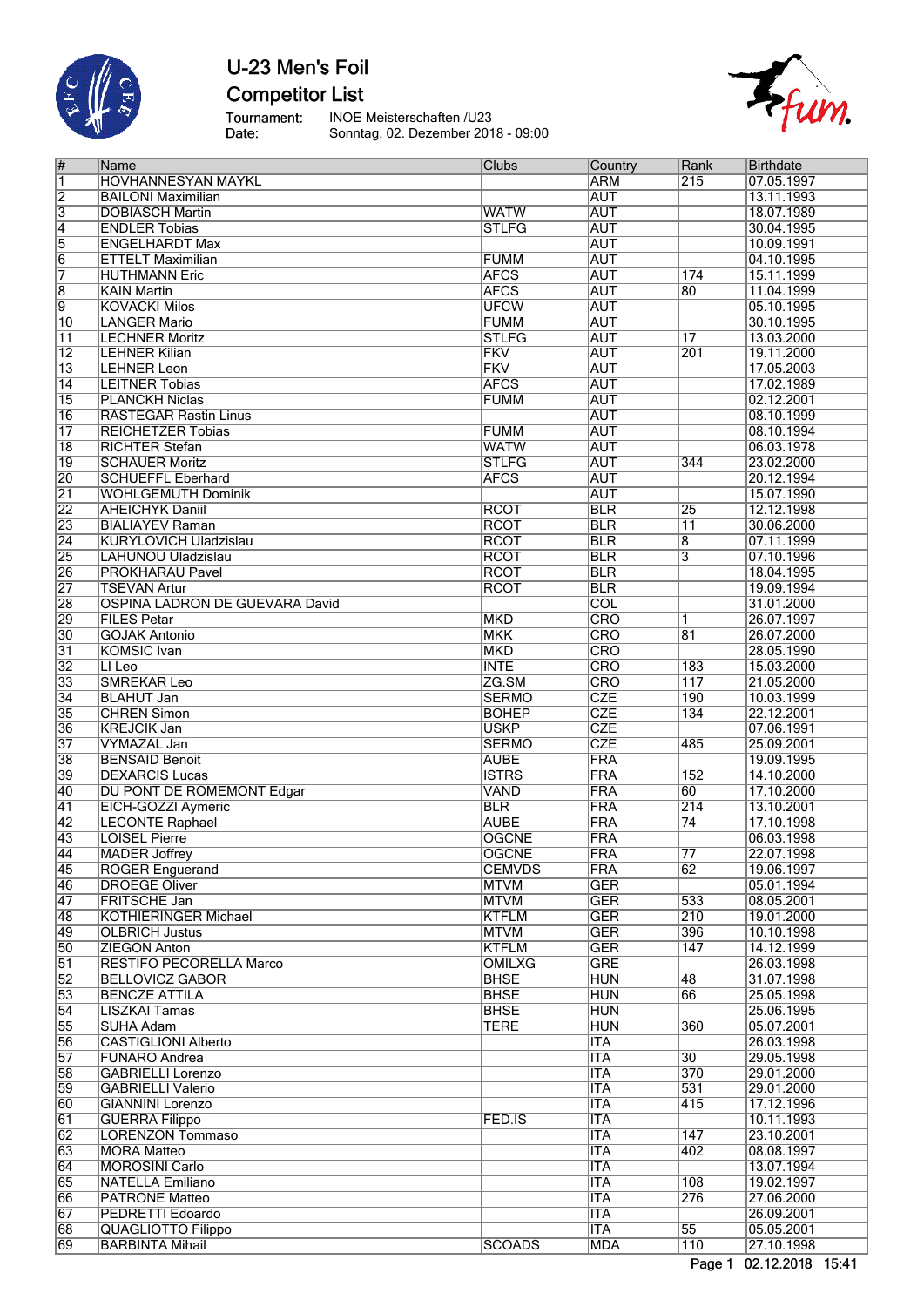#### Page 2 02.12.2018 15:41

| $\overline{\#}$ | <b>Name</b>              | <b>Clubs</b>  | Country     | Rank            | <b>Birthdate</b> |
|-----------------|--------------------------|---------------|-------------|-----------------|------------------|
| 70              | JELEZOV Alexandru        | <b>CSPL</b>   | <b>IMDA</b> |                 | 04.01.1984       |
| $\overline{71}$ | <b>ROTARU Nicolae</b>    | <b>SCOADS</b> | <b>MDA</b>  | 476             | 03.09.2001       |
| 72              | <b>TANASE Mihai</b>      | <b>SCOADS</b> | <b>MDA</b>  | 24              | 30.11.2001       |
| 73              | <b>VADANIUC Eugeniu</b>  | <b>CSPL</b>   | <b>IMDA</b> |                 | 07.06.1994       |
| $\overline{74}$ | PIRVA Alexandru          | <b>CSASB</b>  | <b>ROU</b>  | 211             | 21.07.2001       |
| $\overline{75}$ | <b>ROSU Silviu</b>       | <b>CSASB</b>  | ROU         | 141             | 16.03.2000       |
| 76              | <b>SIRB Alexandru</b>    | <b>CSASB</b>  | <b>ROU</b>  | $\overline{27}$ | 19.04.2001       |
| $\overline{77}$ | <b>KOVAL Anton</b>       | <b>NATIT</b>  | <b>RUS</b>  | 157             | 07.03.2001       |
| 78              | <b>GUCEK Anze</b>        | <b>SKRC</b>   | <b>SLO</b>  |                 | 27.01.1985       |
| 79              | <b>STARC Luka</b>        | <b>SSDT</b>   | <b>ISLO</b> | 217             | 28.05.1998       |
| 80              | <b>BLANAR Samuel</b>     | <b>SLAVSB</b> | <b>SVK</b>  |                 | 16.09.1994       |
| $\overline{81}$ | <b>KRALIK Andrei</b>     | <b>SLAVSB</b> | <b>SVK</b>  |                 | 01.01.1991       |
| $\overline{82}$ | <b>KRALIK Roman</b>      | <b>SLAVSB</b> | <b>SVK</b>  | 202             | 05.06.2001       |
| 83              | <b>SERRI Cedrik</b>      | <b>SLAVSB</b> | lsvk        |                 | 14.04.1991       |
| $\overline{84}$ | <b>ABRAMOV Oleksandr</b> | <b>NIKO</b>   | <b>UKR</b>  |                 | 26.03.1997       |
| 85              | HARAVSKYI Maksym         | LVIV          | <b>UKR</b>  | 65              | 17.03.1998       |
| 86              | <b>STEPURA Yaroslav</b>  | KIEW          | <b>UKR</b>  | 147             | 22.05.1996       |
| 87              | <b>TKACH Daniil</b>      | <b>NIKO</b>   | <b>UKR</b>  |                 | 17.12.2002       |
|                 |                          |               |             |                 |                  |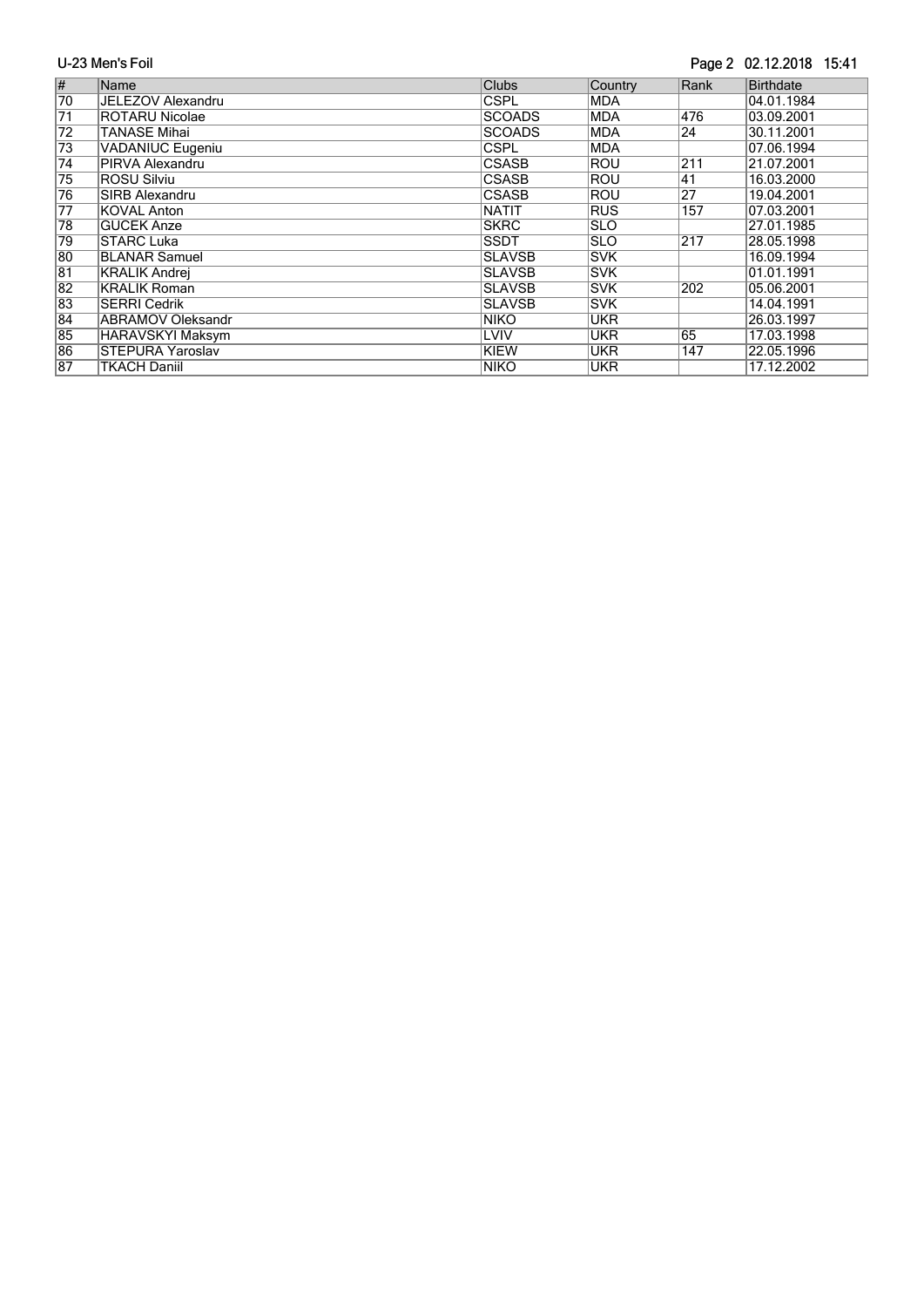|                                                                                      | <b>INOE Meisterschaften /U23</b>                                                                      |  |  |  |  |  |  |  |  |  |  |  |  |
|--------------------------------------------------------------------------------------|-------------------------------------------------------------------------------------------------------|--|--|--|--|--|--|--|--|--|--|--|--|
|                                                                                      | Moedling                                                                                              |  |  |  |  |  |  |  |  |  |  |  |  |
|                                                                                      | Sonntag, 02. Dezember 2018                                                                            |  |  |  |  |  |  |  |  |  |  |  |  |
| U-23 Men's Foil                                                                      |                                                                                                       |  |  |  |  |  |  |  |  |  |  |  |  |
|                                                                                      | Total # of competitors: 87 Total # of pools: 13                                                       |  |  |  |  |  |  |  |  |  |  |  |  |
| Round 1                                                                              | 13 pools<br>4 pools of 6 and 9 pools of 7<br>64 (73,56% of 87) competitors promoted to the next round |  |  |  |  |  |  |  |  |  |  |  |  |
| Round 2<br>Complete DE table of 64 fenced through the finals, no fence-off for third |                                                                                                       |  |  |  |  |  |  |  |  |  |  |  |  |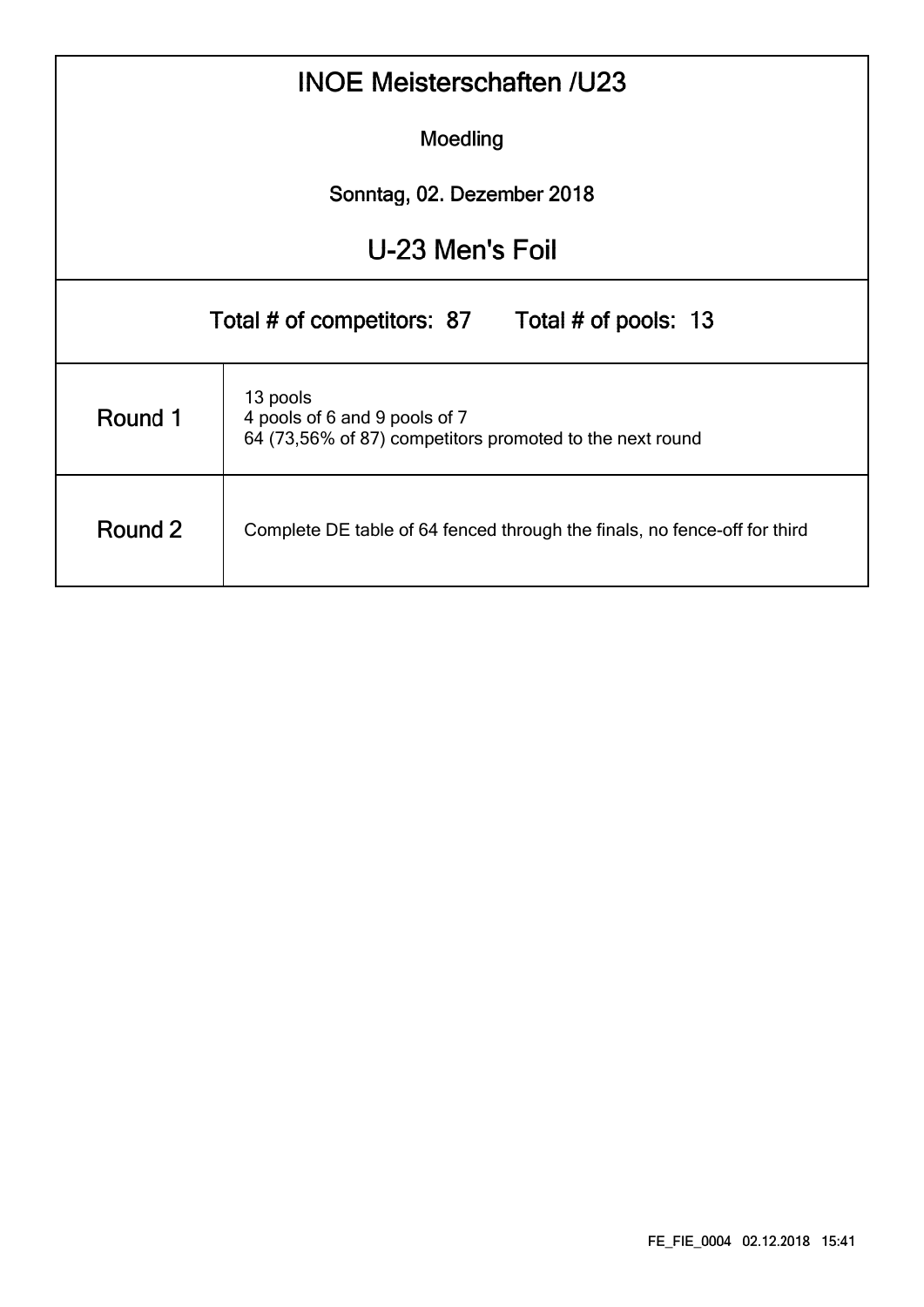

## Seeding for Round #1 - Pool

Tournament:<br>Date:<br>FIE Document:

INOE Meisterschaften /U23<br>Sonntag, 02. Dezember 2018 - 09:00<br>FE\_FIE\_0001.2



| Seed                               | Name                                           | Club                       | Country                               | Rank                    | <b>Notes</b> |
|------------------------------------|------------------------------------------------|----------------------------|---------------------------------------|-------------------------|--------------|
| 1                                  | <b>FILES Petar</b>                             | <b>MKD</b>                 | CRO                                   | 1                       |              |
| $\overline{2}$                     | LAHUNOU Uladzislau                             | <b>RCOT</b>                | <b>BLR</b>                            | $\overline{\mathbf{3}}$ |              |
| $\overline{3}$                     | <b>KURYLOVICH Uladzislau</b>                   | <b>RCOT</b>                | <b>BLR</b>                            | $\overline{\mathbf{8}}$ |              |
| $\overline{4}$                     | <b>BIALIAYEV Raman</b>                         | <b>RCOT</b>                | <b>BLR</b>                            | $\overline{11}$         |              |
| 5                                  | <b>LECHNER Moritz</b>                          | <b>STLFG</b>               | <b>AUT</b>                            | $\overline{17}$         |              |
| $\overline{6}$                     | <b>TANASE Mihai</b>                            | <b>SCOADS</b>              | <b>MDA</b>                            | $\overline{24}$         |              |
| 7                                  | <b>AHEICHYK Daniil</b>                         | <b>RCOT</b>                | <b>BLR</b>                            | $\overline{25}$         |              |
| $\overline{\bm{8}}$                | SIRB Alexandru                                 | <b>CSASB</b>               | <b>ROU</b>                            | $\overline{27}$         |              |
| $\overline{9}$                     | <b>FUNARO Andrea</b>                           |                            | <b>ITA</b>                            | $\overline{30}$         |              |
| $\overline{10}$                    | <b>ROSU Silviu</b>                             | <b>CSASB</b>               | <b>ROU</b>                            | 41                      |              |
| 11                                 | <b>BELLOVICZ GABOR</b>                         | <b>BHSE</b>                | <b>HUN</b>                            | 48                      |              |
| $\overline{12}$                    | <b>QUAGLIOTTO Filippo</b>                      |                            | <b>ITA</b>                            | $\overline{55}$         |              |
| $\overline{13}$                    | DU PONT DE ROMEMONT Edgar                      | <b>VAND</b>                | FRA                                   | 60                      |              |
| $\overline{14}$                    | <b>ROGER Enguerand</b>                         | <b>CEMVDS</b>              | FRA                                   | $\overline{62}$         |              |
| $\overline{15}$                    | <b>HARAVSKYI Maksym</b>                        | <b>LVIV</b><br><b>BHSE</b> | <b>UKR</b><br><b>HUN</b>              | $\overline{65}$<br>66   |              |
| $\overline{16}$<br>$\overline{17}$ | <b>BENCZE ATTILA</b>                           | <b>AUBE</b>                | FRA                                   | $\overline{74}$         |              |
| $\overline{18}$                    | <b>LECONTE Raphael</b><br><b>MADER Joffrey</b> | <b>OGCNE</b>               | FRA                                   | $\overline{77}$         |              |
| $\overline{19}$                    | <b>KAIN Martin</b>                             | <b>AFCS</b>                | <b>AUT</b>                            | 80                      |              |
| 20                                 | <b>GOJAK Antonio</b>                           | <b>MKK</b>                 | CRO                                   | $\overline{81}$         |              |
| $\overline{21}$                    | <b>NATELLA Emiliano</b>                        |                            | <b>ITA</b>                            | 108                     |              |
| $\overline{22}$                    | <b>BARBINTA Mihail</b>                         | <b>SCOADS</b>              | <b>MDA</b>                            | 110                     |              |
| 23                                 | <b>SMREKAR Leo</b>                             | ZG.SM                      | CRO                                   | $\overline{117}$        |              |
| $\overline{24}$                    | <b>CHREN Simon</b>                             | <b>BOHEP</b>               | <b>CZE</b>                            | 134                     |              |
| $\overline{25}$                    | <b>STEPURA Yaroslav</b>                        | <b>KIEW</b>                | <b>UKR</b>                            | 147                     |              |
| 26                                 | <b>ZIEGON Anton</b>                            | <b>KTFLM</b>               | <b>GER</b>                            | 147                     |              |
| $\overline{27}$                    | <b>LORENZON Tommaso</b>                        |                            | <b>ITA</b>                            | 147                     |              |
| 28                                 | <b>DEXARCIS Lucas</b>                          | <b>ISTRS</b>               | FRA                                   | 152                     |              |
| 29                                 | <b>KOVAL Anton</b>                             | <b>NATIT</b>               | RUS                                   | 157                     |              |
| 30                                 | <b>HUTHMANN Eric</b>                           | <b>AFCS</b>                | <b>AUT</b>                            | 174                     |              |
| 31                                 | LI Leo                                         | <b>INTE</b>                | CRO                                   | 183                     |              |
| $\overline{32}$                    | <b>BLAHUT Jan</b>                              | <b>SERMO</b>               | <b>CZE</b>                            | 190                     |              |
| 33                                 | <b>LEHNER Kilian</b>                           | <b>FKV</b>                 | <b>AUT</b>                            | 201                     |              |
| 34                                 | <b>KRALIK Roman</b>                            | <b>SLAVSB</b>              | <b>SVK</b>                            | 202                     |              |
| 35                                 | <b>KOTHIERINGER Michael</b>                    | <b>KTFLM</b>               | <b>GER</b>                            | 210                     |              |
| 36                                 | PIRVA Alexandru                                | <b>CSASB</b>               | ROU                                   | $\overline{211}$        |              |
| 37                                 | EICH-GOZZI Aymeric                             | <b>BLR</b>                 | FRA                                   | $\overline{214}$        |              |
| 38                                 | <b>HOVHANNESYAN MAYKL</b>                      |                            | <b>ARM</b>                            | $\overline{215}$        |              |
| 39                                 | <b>STARC Luka</b>                              | <b>SSDT</b>                | <b>SLO</b>                            | $\overline{217}$        |              |
| 40                                 | <b>PATRONE Matteo</b>                          |                            | $\overline{\text{ITA}}$               | 276                     |              |
| $\overline{41}$                    | <b>SCHAUER Moritz</b>                          | <b>STLFG</b>               | <b>AUT</b>                            | $\overline{344}$        |              |
| $\overline{42}$                    | <b>SUHA Adam</b>                               | <b>TERE</b>                | <b>HUN</b>                            | 360                     |              |
| 43                                 | <b>GABRIELLI Lorenzo</b>                       |                            | <b>ITA</b><br>$\overline{\text{GER}}$ | 370                     |              |
| $\overline{44}$                    | OLBRICH Justus                                 | <b>MTVM</b>                |                                       | 396                     |              |
| 45                                 | <b>MORA Matteo</b>                             |                            | <b>ITA</b><br><b>ITA</b>              | 402<br>415              |              |
| 46<br>$\overline{47}$              | <b>GIANNINI Lorenzo</b><br>ROTARU Nicolae      | <b>SCOADS</b>              | <b>MDA</b>                            | 476                     |              |
| 48                                 | <b>VYMAZAL Jan</b>                             | <b>SERMO</b>               | <b>CZE</b>                            | 485                     |              |
| 49                                 | <b>GABRIELLI Valerio</b>                       |                            | <b>ITA</b>                            | 531                     |              |
| 50                                 | FRITSCHE Jan                                   | <b>MTVM</b>                | <b>GER</b>                            | 533                     |              |
| $\overline{51}$                    | <b>RESTIFO PECORELLA Marco</b>                 | <b>OMILXG</b>              | <b>GRE</b>                            |                         |              |
| $\overline{52}$                    | <b>DOBIASCH Martin</b>                         | <b>WATW</b>                | <b>AUT</b>                            |                         |              |
| 53                                 | <b>BAILONI Maximilian</b>                      |                            | <b>AUT</b>                            |                         |              |
| $\overline{54}$                    | <b>TSEVAN Artur</b>                            | <b>RCOT</b>                | <b>BLR</b>                            |                         |              |
| 55                                 | <b>GUERRA Filippo</b>                          | FED.IS                     | <b>ITA</b>                            |                         |              |
| 56                                 | <b>PLANCKH Niclas</b>                          | <b>FUMM</b>                | <b>AUT</b>                            |                         |              |
| 57                                 | PEDRETTI Edoardo                               |                            | <b>ITA</b>                            |                         |              |
| 58                                 | <b>MOROSINI Carlo</b>                          |                            | <b>ITA</b>                            |                         |              |
| 59                                 | <b>REICHETZER Tobias</b>                       | <b>FUMM</b>                | <b>AUT</b>                            |                         |              |
| 60                                 | <b>SERRI Cedrik</b>                            | <b>SLAVSB</b>              | <b>SVK</b>                            |                         |              |
| $\overline{61}$                    | <b>ETTELT Maximilian</b>                       | <b>FUMM</b>                | <b>AUT</b>                            |                         |              |
| $\overline{62}$                    | <b>KOVACKI Milos</b>                           | <b>UFCW</b>                | <b>AUT</b>                            |                         |              |
| 63                                 | <b>LISZKAI Tamas</b>                           | <b>BHSE</b>                | <b>HUN</b>                            |                         |              |
| 64                                 | <b>GUCEK Anze</b>                              | <b>SKRC</b>                | SLO                                   |                         |              |
| 65                                 | <b>LEITNER Tobias</b>                          | <b>AFCS</b>                | <b>AUT</b>                            |                         |              |
| 66                                 | <b>RASTEGAR Rastin Linus</b>                   |                            | <b>AUT</b>                            |                         |              |
| 67                                 | <b>BLANAR Samuel</b>                           | <b>SLAVSB</b>              | <b>SVK</b>                            |                         |              |
| 68                                 | <b>BENSAID Benoit</b>                          | <b>AUBE</b>                | FRA                                   |                         |              |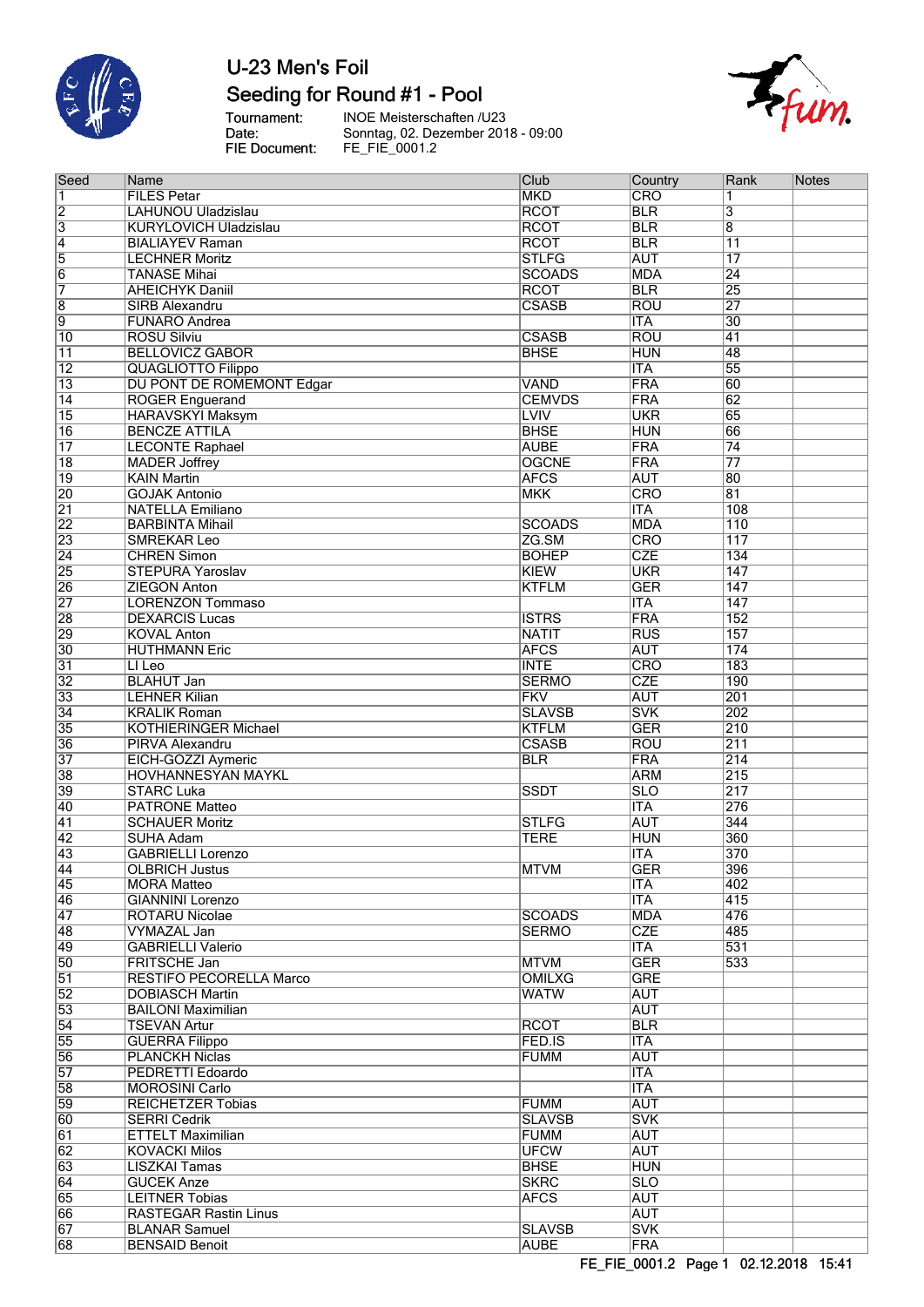#### FE\_FIE\_0001.2 Page 2 02.12.2018 15:41

| Seed            | Name                           | Club          | Country     | Rank | Notes |
|-----------------|--------------------------------|---------------|-------------|------|-------|
| 69              | VADANIUC Eugeniu               | <b>CSPL</b>   | <b>MDA</b>  |      |       |
| 70              | <b>KRALIK Andrej</b>           | <b>SLAVSB</b> | <b>SVK</b>  |      |       |
| $\overline{71}$ | <b>ABRAMOV Oleksandr</b>       | <b>NIKO</b>   | <b>UKR</b>  |      |       |
| $\overline{72}$ | <b>ENGELHARDT Max</b>          |               | <b>AUT</b>  |      |       |
| 73              | LEHNER Leon                    | FKV           | <b>AUT</b>  |      |       |
| $\overline{74}$ | <b>KREJCIK Jan</b>             | <b>USKP</b>   | <b>CZE</b>  |      |       |
| 75              | <b>ENDLER Tobias</b>           | <b>STLFG</b>  | AUT         |      |       |
| 76              | <b>DROEGE Oliver</b>           | <b>MTVM</b>   | <b>GER</b>  |      |       |
| $\overline{77}$ | <b>JELEZOV Alexandru</b>       | <b>CSPL</b>   | <b>MDA</b>  |      |       |
| 78              | <b>LOISEL Pierre</b>           | <b>OGCNE</b>  | <b>IFRA</b> |      |       |
| 79              | LANGER Mario                   | <b>FUMM</b>   | <b>AUT</b>  |      |       |
| 80              | CASTIGLIONI Alberto            |               | <b>ITA</b>  |      |       |
| 81              | PROKHARAU Pavel                | <b>RCOT</b>   | <b>BLR</b>  |      |       |
| $\overline{82}$ | <b>SCHUEFFL Eberhard</b>       | <b>AFCS</b>   | AUT         |      |       |
| 83              | TKACH Daniil                   | <b>NIKO</b>   | <b>UKR</b>  |      |       |
| $\overline{84}$ | <b>KOMSIC Ivan</b>             | <b>MKD</b>    | <b>CRO</b>  |      |       |
| 85              | OSPINA LADRON DE GUEVARA David |               | ∣COL        |      |       |
| 86              | <b>RICHTER Stefan</b>          | <b>WATW</b>   | <b>AUT</b>  |      |       |
| 87              | WOHLGEMUTH Dominik             |               | <b>AUT</b>  |      |       |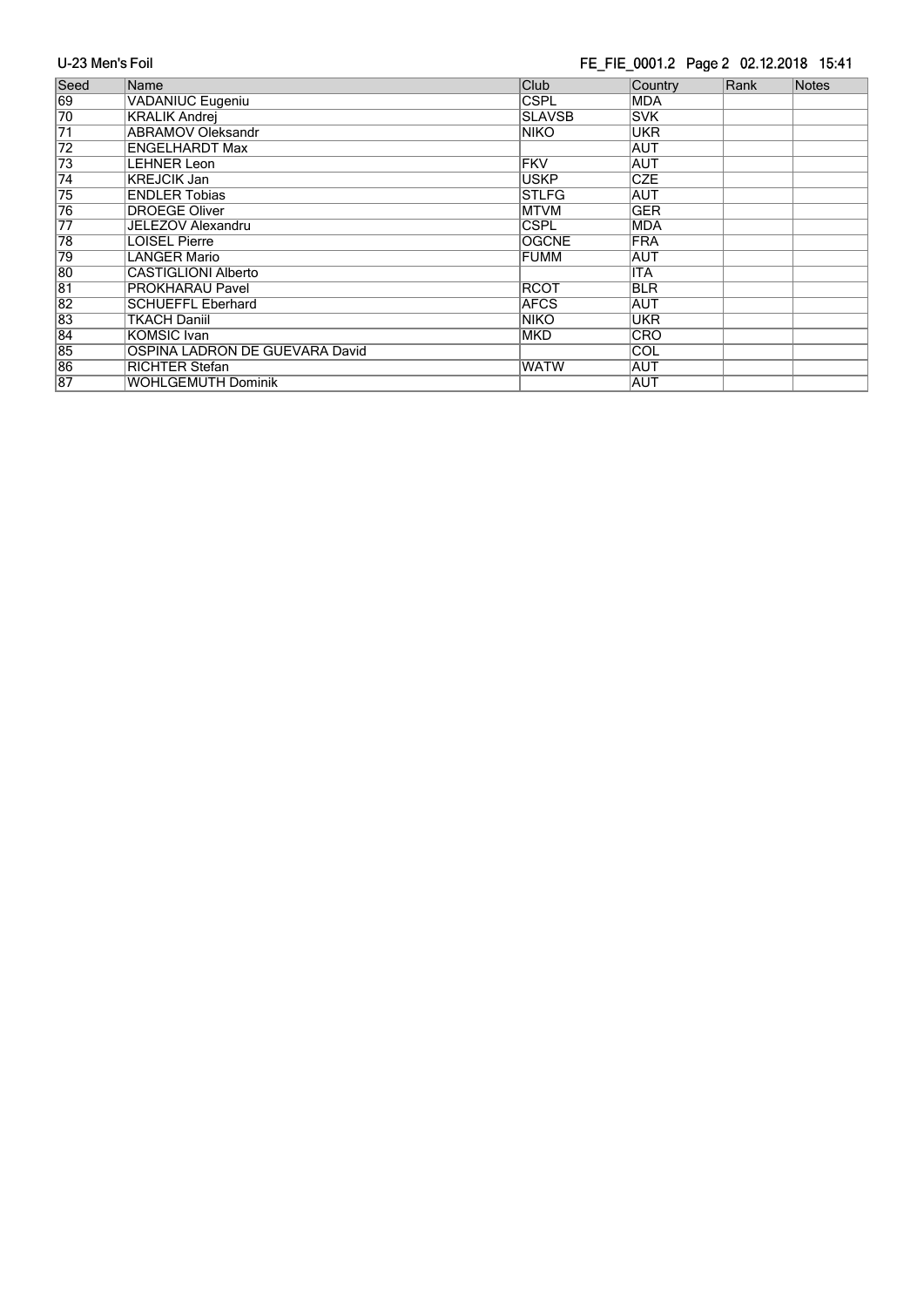

### U-23 Men's Foil **Round #1 Pool Results**



Tournament: Date: FIE Document:

INOE Meisterschaften /U23 Sonntag, 02. Dezember 2018 - 09:00 FE\_FIE\_0007

|                      | Strip 1                   | Referee(s):          |                |                |                |                |                |                |                |                |                |      |           |     |       |
|----------------------|---------------------------|----------------------|----------------|----------------|----------------|----------------|----------------|----------------|----------------|----------------|----------------|------|-----------|-----|-------|
|                      | 09:00                     | TOLASOVA Diana (RUS) |                |                |                |                |                |                |                |                |                |      |           |     |       |
| Name                 |                           | Affiliation          | #              | 1              | 2              | 3              | 4              | 5              | 6              | 7              | v              | V/M  | <b>TS</b> | TR. | Ind   |
|                      | <b>DOBIASCH Martin</b>    | WATW / AUT           | 1              |                | V <sub>5</sub> | D1             | V5             | D1             | V <sub>5</sub> | D <sub>2</sub> | 3              | 0,50 | 19        | 23  | $-4$  |
| <b>ZIEGON Anton</b>  |                           | KTFLM / GER          | $\overline{2}$ | D4             |                | D <sub>1</sub> | V5             | D <sub>0</sub> | D <sub>3</sub> | V5             | $\overline{2}$ | 0,33 | 18        | 25  | $-7$  |
|                      | <b>LORENZON Tommaso</b>   | <b>ITA</b>           | 3              | V5             | V <sub>5</sub> |                | V5             | D <sub>4</sub> | V <sub>5</sub> | V5             | 5              | 0,83 | 29        | 12  | 17    |
|                      | <b>BAILONI Maximilian</b> | <b>AUT</b>           | $\overline{4}$ | D <sub>0</sub> | D <sub>2</sub> | D <sub>0</sub> |                | D0             | D1             | D1             | $\mathbf 0$    | 0,00 | 4         | 30  | $-26$ |
| <b>LOISEL Pierre</b> |                           | OGCNE / FRA          | 5              | V5             | V <sub>5</sub> | V5             | V5             |                | V <sub>5</sub> | V <sub>5</sub> | 6              | 1,00 | 30        | 12  | 18    |
|                      | <b>PROKHARAU Pavel</b>    | RCOT/BLR             | 6              | D4             | V <sub>5</sub> | D <sub>4</sub> | V <sub>5</sub> | D <sub>3</sub> |                | D <sub>4</sub> | $\overline{2}$ | 0,33 | 25        | 24  |       |
| <b>FILES Petar</b>   |                           | MKD / CRO            | 7              | V5             | D <sub>3</sub> | D1             | V5             | D <sub>4</sub> | V <sub>5</sub> |                | 3              | 0,50 | 23        | 22  | 1     |

| η                     | Strip 2                        | Referee(s):                   |                |                |                |                |                |                |                |                |                |        |    |           |            |
|-----------------------|--------------------------------|-------------------------------|----------------|----------------|----------------|----------------|----------------|----------------|----------------|----------------|----------------|--------|----|-----------|------------|
|                       | 09:00                          | BUGARIN Dimitrije (MKO / SRB) |                |                |                |                |                |                |                |                |                |        |    |           |            |
| Name                  |                                | Affiliation                   | #              | 1              | $\overline{2}$ | 3              | 4              | 5              | 6              | 7              | v              | V/M TS |    | <b>TR</b> | <b>Ind</b> |
|                       | JELEZOV Alexandru              | CSPL / MDA                    | 1              |                | V5             | V5             | D1             | V5             | D4             | D <sub>3</sub> | 3              | 0,50   | 23 | 21        | 2          |
|                       | <b>RESTIFO PECORELLA Marco</b> | OMILXG / GRE                  | $\overline{2}$ | D1             |                | D1             | D4             | D <sub>0</sub> | D <sub>2</sub> | V <sub>5</sub> | 1              | 0,17   | 13 | 29        | $-16$      |
|                       | <b>STEPURA Yaroslav</b>        | KIEW / UKR                    | 3              | D <sub>2</sub> | V5             |                | D <sub>4</sub> | D <sub>4</sub> | V <sub>5</sub> | V <sub>5</sub> | 3              | 0,50   | 25 | 20        | 5          |
|                       | <b>LAHUNOU Uladzislau</b>      | RCOT/BLR                      | $\overline{4}$ | V <sub>5</sub> | V5             | V5             |                | V5             | D <sub>3</sub> | D <sub>3</sub> | 4              | 0.67   | 26 | 23        | 3          |
| <b>DEXARCIS Lucas</b> |                                | <b>ISTRS/FRA</b>              | 5              | D <sub>3</sub> | V5             | V5             | D <sub>4</sub> |                | D <sub>4</sub> | V5             | 3              | 0,50   | 26 | 22        | 4          |
| <b>GUERRA Filippo</b> |                                | FED.IS/ITA                    | 6              | V5             | V5             | D <sub>3</sub> | V5             | V5             |                | V5             | 5              | 0,83   | 28 | 21        | 7          |
| <b>LANGER Mario</b>   |                                | FUMM / AUT                    | 7              | V5             | D <sub>4</sub> | D1             | V5             | D <sub>3</sub> | D <sub>3</sub> |                | $\overline{2}$ | 0,33   | 21 | 26        | -5         |

| 3                     | Strip 3<br>09:00             | Referee(s):<br><b>BELNOUE Olivier (FRA)</b> |                |                |                |                |                |                |                |                |   |        |    |     |            |
|-----------------------|------------------------------|---------------------------------------------|----------------|----------------|----------------|----------------|----------------|----------------|----------------|----------------|---|--------|----|-----|------------|
| Name                  |                              | <b>Affiliation</b>                          | #              | 1              | 2              | 3              | 4              | 5              | 6              | 7              | v | V/M TS |    | TR. | <b>Ind</b> |
| <b>PLANCKH Niclas</b> |                              | FUMM / AUT                                  | 1              |                | D <sub>3</sub> | D <sub>0</sub> | V5             | D4             | D <sub>0</sub> | D <sub>3</sub> | 1 | 0,17   | 15 | 25  | $-10$      |
|                       | <b>GABRIELLI Valerio</b>     | <b>ITA</b>                                  | $\overline{2}$ | V <sub>5</sub> |                | D <sub>0</sub> | V5             | D <sub>1</sub> | D1             | V <sub>5</sub> | 3 | 0,50   | 17 | 19  | $-2$       |
|                       | <b>KURYLOVICH Uladzislau</b> | RCOT/BLR                                    | 3              | V5             | V5             |                | V5             | V5             | D <sub>3</sub> | V <sub>5</sub> | 5 | 0,83   | 28 | 9   | 19         |
|                       | <b>SCHUEFFL Eberhard</b>     | AFCS / AUT                                  | $\overline{4}$ | D <sub>0</sub> | D <sub>0</sub> | D <sub>0</sub> |                | D <sub>0</sub> | D <sub>2</sub> | V5             | 1 | 0,17   | 7  | 27  | $-20$      |
| <b>CHREN Simon</b>    |                              | BOHEP / CZE                                 | 5              | V5             | V5             | D <sub>3</sub> | V5             |                | D <sub>3</sub> | V5             | 4 | 0,67   | 26 | 17  | 9          |
| <b>KOVAL Anton</b>    |                              | NATIT / RUS                                 | 6              | V5             | V5             | V <sub>5</sub> | V5             | V5             |                | V5             | 6 | 1,00   | 30 | 10  | 20         |
| <b>DROEGE Oliver</b>  |                              | MTVM / GER                                  | 7              | V5             | D1             | D1             | D <sub>2</sub> | D <sub>2</sub> | D1             |                | 1 | 0,17   | 12 | 28  | $-16$      |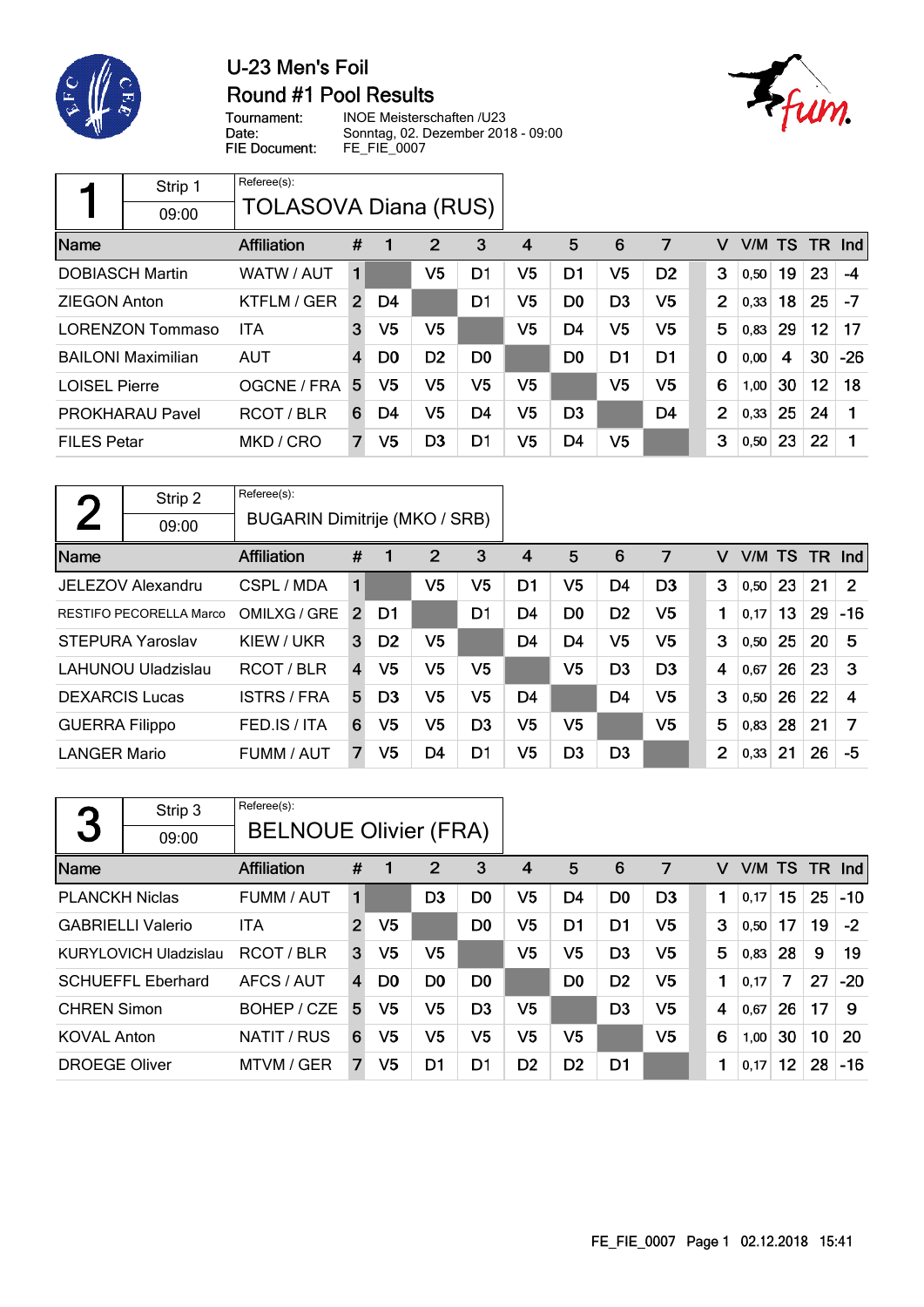|                       | Strip 4                | Referee(s):             |                |                |                |                |                |                |                |                |                |           |    |    |       |
|-----------------------|------------------------|-------------------------|----------------|----------------|----------------|----------------|----------------|----------------|----------------|----------------|----------------|-----------|----|----|-------|
|                       | 09:00                  | <b>SHARIF Aly (GER)</b> |                |                |                |                |                |                |                |                |                |           |    |    |       |
| Name                  |                        | <b>Affiliation</b>      | #              |                | $\overline{2}$ | 3              | 4              | 5              | 6              | 7              | v              | V/M TS TR |    |    | Ind   |
| <b>ROTARU Nicolae</b> |                        | <b>SCOADS / MDA</b>     | 1              |                | V5             | D <sub>0</sub> | D <sub>2</sub> | D <sub>1</sub> | D <sub>0</sub> | D <sub>3</sub> | 1              | 0,17      | 11 | 27 | $-16$ |
| <b>HUTHMANN Eric</b>  |                        | AFCS / AUT              | $\overline{2}$ | D <sub>2</sub> |                | D <sub>0</sub> | D <sub>3</sub> | D <sub>0</sub> | D <sub>0</sub> | D <sub>2</sub> | $\mathbf 0$    | 0,00      | 7  | 30 | $-23$ |
| <b>KREJCIK Jan</b>    |                        | USKP / CZE              | 3              | V <sub>5</sub> | V5             |                | V <sub>5</sub> | V <sub>5</sub> | V5             | D <sub>3</sub> | 5              | 0,83      | 28 | 10 | 18    |
| SMREKAR Leo           |                        | ZG.SM / CRO             | $\overline{4}$ | V <sub>5</sub> | V <sub>5</sub> | D <sub>2</sub> |                | D <sub>1</sub> | D <sub>3</sub> | D <sub>4</sub> | $\overline{2}$ | 0,33      | 20 | 25 | -5    |
|                       | <b>BIALIAYEV Raman</b> | RCOT / BLR              | 5              | V <sub>5</sub> | V <sub>5</sub> | D <sub>1</sub> | V5             |                | D <sub>3</sub> | V5             | 4              | 0.67      | 24 | 14 | 10    |
| <b>TKACH Daniil</b>   |                        | NIKO / UKR              | 6              | V <sub>5</sub> | V <sub>5</sub> | D <sub>2</sub> | V5             | V <sub>5</sub> |                | V <sub>5</sub> | 5              | 0,83      | 27 | 13 | 14    |
|                       | PEDRETTI Edoardo       | ITA                     | 7              | V <sub>5</sub> | V5             | V5             | V5             | D <sub>2</sub> | D <sub>2</sub> |                | 4              | 0,67      | 24 | 22 | 2     |
|                       |                        |                         |                |                |                |                |                |                |                |                |                |           |    |    |       |

|                        | Strip 5                    | Referee(s):              |                |                |                |                |                |                |                |                |                |      |           |     |       |
|------------------------|----------------------------|--------------------------|----------------|----------------|----------------|----------------|----------------|----------------|----------------|----------------|----------------|------|-----------|-----|-------|
| 5                      | 09:00                      | <b>FRANKEN Leo (GER)</b> |                |                |                |                |                |                |                |                |                |      |           |     |       |
| Name                   |                            | <b>Affiliation</b>       | #              | 1              | 2              | 3              | 4              | 5              | 6              | 7              | v              | V/M  | <b>TS</b> | TR. | Ind   |
| <b>ENDLER Tobias</b>   |                            | STLFG / AUT              | 1              |                | D <sub>2</sub> | V5             | D <sub>3</sub> | D1             | V5             | V5             | 3              | 0,50 | 21        | 22  | $-1$  |
| <b>BARBINTA Mihail</b> |                            | SCOADS / MDA             | $\overline{2}$ | V <sub>5</sub> |                | D <sub>4</sub> | D <sub>0</sub> | D4             | V <sub>5</sub> | D <sub>3</sub> | $\overline{2}$ | 0,33 | 21        | 26  | -5    |
| LI Leo                 |                            | INTE / CRO               | 3              | D <sub>2</sub> | V <sub>5</sub> |                | D <sub>3</sub> | D <sub>1</sub> | V <sub>5</sub> | D <sub>1</sub> | $\overline{2}$ | 0,33 | 17        | 25  | -8    |
| <b>LECHNER Moritz</b>  |                            | STLFG / AUT              | $\overline{4}$ | V5             | V <sub>5</sub> | V5             |                | V <sub>5</sub> | V <sub>5</sub> | V <sub>5</sub> | 6              | 1,00 | 30        | 14  | 16    |
| <b>TSEVAN Artur</b>    |                            | RCOT/BLR                 | 5              | V5             | V <sub>5</sub> | V <sub>5</sub> | D <sub>2</sub> |                | V <sub>5</sub> | V <sub>5</sub> | 5              | 0,83 | 27        | 17  | 10    |
| VYMAZAL Jan            |                            | SERMO / CZE              | 6              | D1             | D4             | D1             | D <sub>4</sub> | D <sub>2</sub> |                | D <sub>1</sub> | 0              | 0,00 | 13        | 30  | $-17$ |
|                        | <b>CASTIGLIONI Alberto</b> | ITA                      | 7              | D4             | V5             | V5             | D <sub>2</sub> | D <sub>4</sub> | V5             |                | 3              | 0,50 | 25        | 20  | 5     |

|                     | Strip 6                  | Referee(s):                  |                |                |                |                |                |                |                |                |                |        |    |           |       |
|---------------------|--------------------------|------------------------------|----------------|----------------|----------------|----------------|----------------|----------------|----------------|----------------|----------------|--------|----|-----------|-------|
|                     | 09:00                    | PUPSHYNOVICH Uladzimir (BLR) |                |                |                |                |                |                |                |                |                |        |    |           |       |
| Name                |                          | <b>Affiliation</b>           | #              | -1             | $\overline{2}$ | 3              | 4              | 5              | 6              | 7              | v              | V/M TS |    | <b>TR</b> | Ind   |
| <b>LEHNER Leon</b>  |                          | FKV / AUT                    | 1              |                | D <sub>0</sub> | D1             | D <sub>0</sub> | D1             | D <sub>2</sub> | V5             |                | 0.17   | 9  | 29        | $-20$ |
| <b>TANASE Mihai</b> |                          | <b>SCOADS / MDA</b>          | $\overline{2}$ | V <sub>5</sub> |                | D <sub>4</sub> | D <sub>3</sub> | D <sub>2</sub> | V5             | V5             | 3              | 0,50   | 24 | 17        | 7     |
|                     | <b>NATELLA Emiliano</b>  | <b>ITA</b>                   | 3              | V5             | V5             |                | D3             | D <sub>2</sub> | V <sub>5</sub> | V <sub>5</sub> | 4              | 0,67   | 25 | 19        | 6     |
|                     | <b>REICHETZER Tobias</b> | FUMM / AUT                   | 4              | V5             | V <sub>5</sub> | V5             |                | D <sub>1</sub> | V <sub>5</sub> | V <sub>5</sub> | 5              | 0,83   | 26 | 14        | 12    |
| <b>KOMSIC</b> Ivan  |                          | MKD / CRO                    | 5              | V <sub>5</sub> | V <sub>5</sub> | V <sub>5</sub> | V <sub>5</sub> |                | V <sub>5</sub> | V <sub>5</sub> | 6              | 1,00   | 30 | 10        | 20    |
| <b>FRITSCHE Jan</b> |                          | MTVM / GER                   | 6              | V5             | D <sub>2</sub> | D <sub>4</sub> | D <sub>2</sub> | D <sub>2</sub> |                | V <sub>5</sub> | $\overline{2}$ | 0,33   | 20 | 23        | $-3$  |
| <b>BLAHUT Jan</b>   |                          | SERMO / CZE                  | $\mathbf{7}$   | D4             | D <sub>0</sub> | D <sub>0</sub> | D1             | D <sub>2</sub> | D1             |                | 0              | 0,00   | 8  | 30        | $-22$ |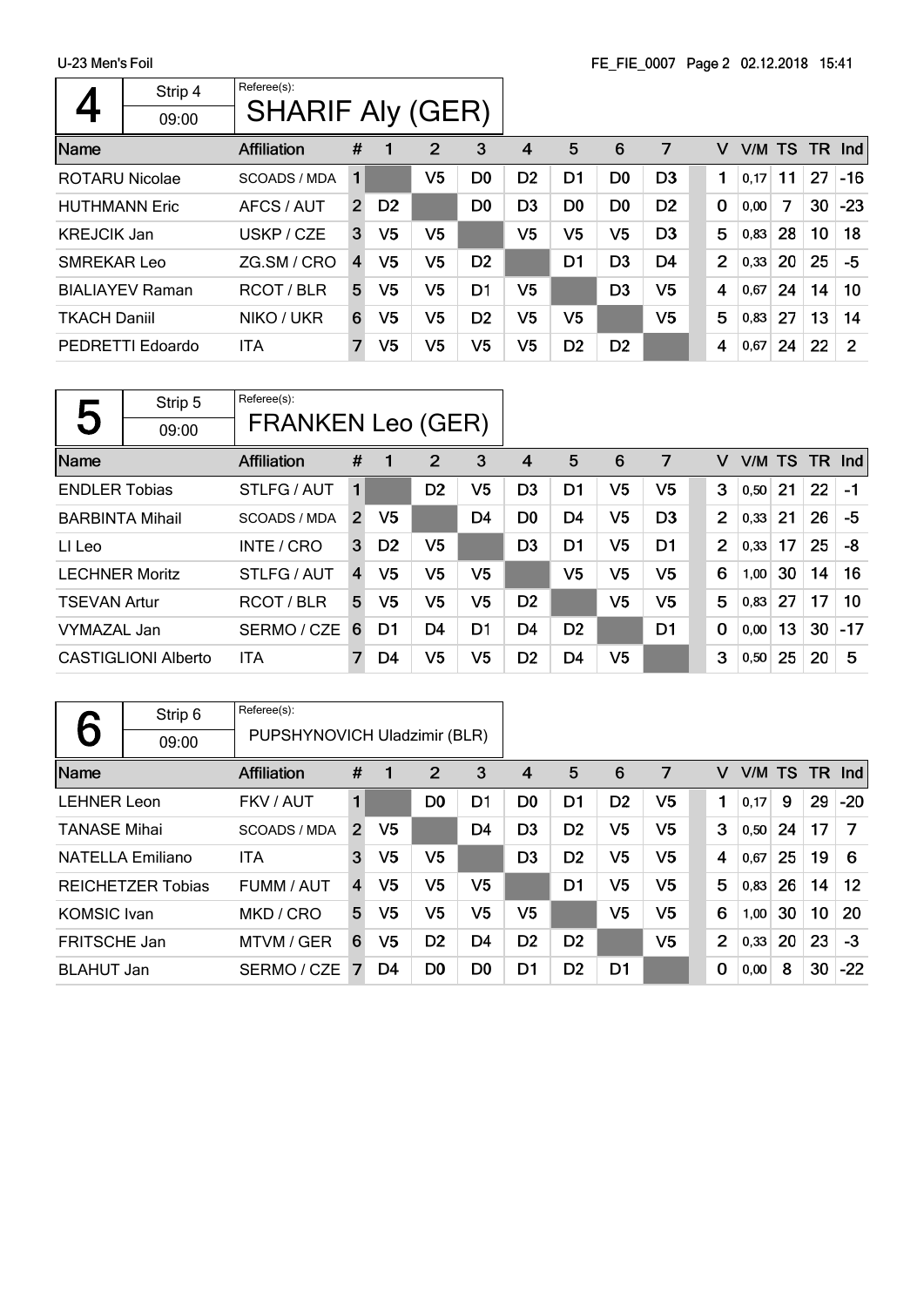$\Gamma$ 

|                        | Strip 7                        | Referee(s):               |                         |                |                |                |                |                |                |                |                |           |    |    |            |
|------------------------|--------------------------------|---------------------------|-------------------------|----------------|----------------|----------------|----------------|----------------|----------------|----------------|----------------|-----------|----|----|------------|
|                        | 09:00                          | TAKATS Istvan (TVF / GER) |                         |                |                |                |                |                |                |                |                |           |    |    |            |
| Name                   |                                | <b>Affiliation</b>        | #                       | 1              | 2              | 3              | 4              | 5              | 6              | 7              | v              | V/M TS TR |    |    | <b>Ind</b> |
|                        | <b>ENGELHARDT Max</b>          | <b>AUT</b>                |                         |                | D1             | D <sub>3</sub> | D <sub>3</sub> | D <sub>0</sub> | D <sub>1</sub> | D <sub>0</sub> | $\mathbf 0$    | 0,00      | 8  | 30 | $-22$      |
|                        | OSPINA LADRON DE GUEVARA David | COL                       | $\overline{2}$          | V <sub>5</sub> |                | V5             | D4             | D4             | D <sub>2</sub> | D <sub>2</sub> | $\overline{2}$ | 0,33      | 22 | 23 | $-1$       |
|                        | <b>GIANNINI Lorenzo</b>        | <b>ITA</b>                | 3                       | V <sub>5</sub> | D <sub>2</sub> |                | D <sub>2</sub> | V5             | D1             | D4             | $\overline{2}$ | 0,33      | 19 | 26 | $-7$       |
| <b>LEHNER Kilian</b>   |                                | FKV / AUT                 | $\overline{\mathbf{4}}$ | V5             | V5             | V5             |                | V5             | D <sub>2</sub> | D <sub>3</sub> | 4              | 0,67      | 25 | 19 | 6          |
| <b>GOJAK Antonio</b>   |                                | MKK / CRO                 | 5                       | V5             | V5             | D <sub>3</sub> | D0             |                | D <sub>3</sub> | D <sub>4</sub> | $\overline{2}$ | 0,33      | 20 | 24 | -4         |
| <b>AHEICHYK Daniil</b> |                                | RCOT/BLR                  | 6                       | V5             | V5             | V5             | V5             | V5             |                | V5             | 6              | 1,00      | 30 | 12 | 18         |
| <b>SERRI Cedrik</b>    |                                | SLAVSB / SVK              | 7                       | V5             | V5             | V5             | V5             | V5             | D <sub>3</sub> |                | 5              | 0,83      | 28 | 18 | 10         |

|                       | Strip 8                  | Referee(s):                   |                |    |                |                |                |                |                |  |             |      |    |    |                 |
|-----------------------|--------------------------|-------------------------------|----------------|----|----------------|----------------|----------------|----------------|----------------|--|-------------|------|----|----|-----------------|
| 8                     | 09:00                    | PROFOZIC Kresimir (MKK / CRO) |                |    |                |                |                |                |                |  |             |      |    |    |                 |
| Name                  |                          | <b>Affiliation</b>            | #              |    | $\overline{2}$ | 3              | $\overline{4}$ | 5              | 6              |  | v           |      |    |    | $V/M$ TS TR Ind |
| <b>KAIN Martin</b>    |                          | AFCS / AUT                    | 1              |    | V5             | V5             | V5             | D <sub>2</sub> | D <sub>0</sub> |  | 3           | 0,60 | 17 | 16 |                 |
|                       | <b>ETTELT Maximilian</b> | FUMM / AUT                    | $\overline{2}$ | D4 |                | V5             | V5             | V <sub>5</sub> | D <sub>4</sub> |  | 3           | 0,60 | 23 | 14 | -9              |
| SIRB Alexandru        |                          | CSASB / ROU                   | 3              | D1 | D1             |                | V5             | D <sub>3</sub> | V <sub>5</sub> |  | 2           | 0,40 | 15 | 22 | $-7$            |
| <b>KRALIK Roman</b>   |                          | SLAVSB / SVK                  | $\overline{4}$ | D1 | D <sub>0</sub> | D <sub>4</sub> |                | D <sub>2</sub> | D <sub>4</sub> |  | $\mathbf 0$ | 0,00 | 11 | 25 | $-14$           |
| <b>MORA Matteo</b>    |                          | ITA                           | 5              | V5 | D <sub>3</sub> | V5             | V <sub>5</sub> |                | V <sub>5</sub> |  | 4           | 0,80 | 23 | 16 | 7               |
| <b>BENSAID Benoit</b> |                          | AUBE / FRA                    | 6              | V5 | V5             | D <sub>3</sub> | V <sub>5</sub> | D4             |                |  | 3           | 0,60 | 22 | 18 | 4               |

| 9                    | Strip 9                     | Referee(s):                 |                |                |                |                |                |                |                |                |          |           |                 |    |                         |
|----------------------|-----------------------------|-----------------------------|----------------|----------------|----------------|----------------|----------------|----------------|----------------|----------------|----------|-----------|-----------------|----|-------------------------|
|                      | 09:00                       | <b>SOMOSKOY Peter (AUT)</b> |                |                |                |                |                |                |                |                |          |           |                 |    |                         |
| Name                 |                             | <b>Affiliation</b>          | #              | 1              | 2              | 3              | 4              | 5              | 6              | 7              | v        | V/M TS TR |                 |    | <b>Ind</b>              |
| SUHA Adam            |                             | TERE / HUN                  | 1              |                | D <sub>4</sub> | D1             | V <sub>5</sub> | D <sub>0</sub> | D1             | D1             | 1        | 0.17      | 12 <sup>1</sup> | 29 | $-17$                   |
|                      | <b>KOTHIERINGER Michael</b> | KTFLM / GER                 | $\overline{2}$ | V <sub>5</sub> |                | D <sub>4</sub> | V <sub>5</sub> | D <sub>4</sub> | D <sub>2</sub> | D <sub>2</sub> | 2        | 0.33      | <b>22</b>       | 24 | $-2$                    |
|                      | <b>ABRAMOV Oleksandr</b>    | NIKO / UKR                  | 3              | V5             | V <sub>5</sub> |                | V <sub>5</sub> | V5             | D1             | D <sub>3</sub> | 4        | 0,67      | 24              | 20 | $\overline{\mathbf{4}}$ |
| <b>KOVACKI Milos</b> |                             | UFCW / AUT                  | $\overline{4}$ | D4             | D <sub>0</sub> | D1             |                | D <sub>2</sub> | D0             | D <sub>0</sub> | $\bf{0}$ | 0,00      | 7               | 30 | $-23$                   |
|                      | <b>VADANIUC Eugeniu</b>     | CSPL / MDA                  | 5              | V <sub>5</sub> | V <sub>5</sub> | D <sub>4</sub> | V <sub>5</sub> |                | D <sub>3</sub> | D <sub>2</sub> | 3        | 0.50      | 24              | 21 | 3                       |
| <b>FUNARO Andrea</b> |                             | ITA                         | 6              | V <sub>5</sub> | V5             | V5             | V <sub>5</sub> | V <sub>5</sub> |                | V <sub>5</sub> | 6        | 1,00      | 30              | 9  | 21                      |
| <b>MADER Joffrey</b> |                             | OGCNE / FRA                 | $\overline{7}$ | V <sub>5</sub> | V5             | V5             | V5             | V5             | D <sub>2</sub> |                | 5        | 0,83      | 27              | 13 | 14                      |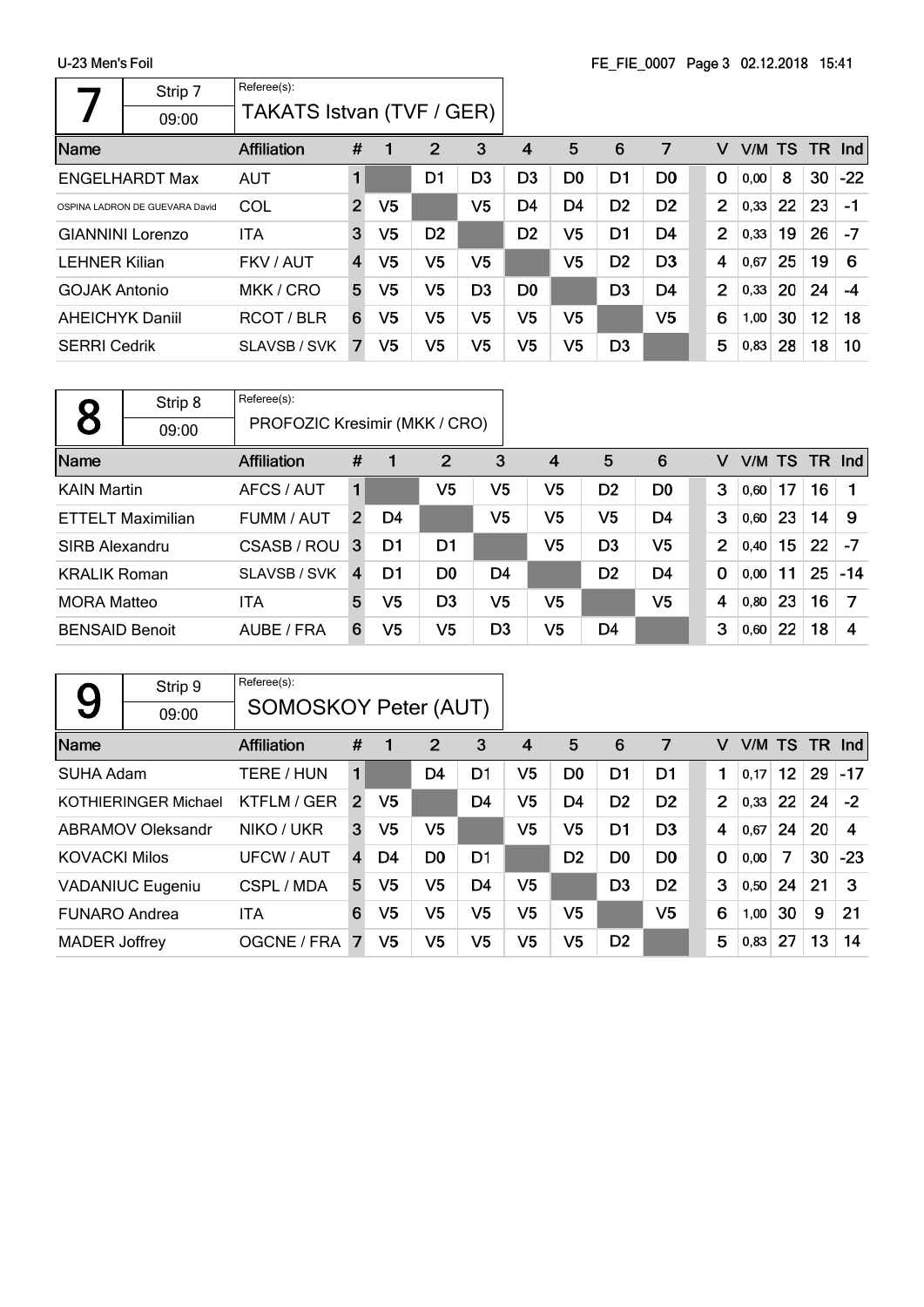|                       | Strip 10                     | Referee(s):                                                       |   |                |                |                |                |                |                |                |   |        |    |    |          |
|-----------------------|------------------------------|-------------------------------------------------------------------|---|----------------|----------------|----------------|----------------|----------------|----------------|----------------|---|--------|----|----|----------|
| O                     | 09:00                        | BEREUTER Roman (FUMM / AUT)                                       |   |                |                |                |                |                |                |                |   |        |    |    |          |
| Name                  |                              | <b>Affiliation</b>                                                | # | 1              | $\overline{2}$ | 3              | 4              | 5              | 6              | 7              | v | V/M TS |    |    | $TR$ Ind |
| <b>OLBRICH Justus</b> |                              | MTVM / GER                                                        | 1 |                | D4             | V5             | V <sub>5</sub> | V <sub>5</sub> | D <sub>2</sub> | V <sub>5</sub> | 4 | 0,67   | 26 | 18 | 8        |
| <b>ROSU Silviu</b>    |                              | V <sub>5</sub><br>V <sub>5</sub><br>CSASB / ROU<br>$\overline{2}$ |   |                |                |                | D <sub>3</sub> | V <sub>5</sub> | V <sub>5</sub> | V <sub>5</sub> | 5 | 0,83   | 28 | 21 | 7        |
| <b>KRALIK Andrej</b>  |                              | SLAVSB / SVK                                                      | 3 | D <sub>0</sub> | D <sub>4</sub> |                | D <sub>1</sub> | D <sub>4</sub> | D <sub>3</sub> | V <sub>5</sub> | 1 | 0,17   | 17 | 27 | $-10$    |
|                       | EICH-GOZZI Aymeric           | <b>BLR / FRA</b>                                                  | 4 | D4             | V <sub>5</sub> | V <sub>5</sub> |                | D <sub>4</sub> | V <sub>5</sub> | V <sub>5</sub> | 4 | 0,67   | 28 | 18 | 10       |
|                       | <b>WOHLGEMUTH Dominik</b>    | <b>AUT</b>                                                        | 5 | D <sub>1</sub> | D <sub>1</sub> | V5             | V5             |                | V <sub>5</sub> | D <sub>4</sub> | 3 | 0,50   | 21 | 23 | $-2$     |
| <b>BENCZE ATTILA</b>  |                              | BHSE / HUN                                                        | 6 | V5             | D <sub>4</sub> | V <sub>5</sub> | D <sub>0</sub> | D <sub>0</sub> |                | V <sub>5</sub> | 3 | 0,50   | 19 | 20 | $-1$     |
|                       | <b>MOROSINI Carlo</b><br>ITA |                                                                   |   | D <sub>3</sub> | D <sub>3</sub> | D <sub>2</sub> | D4             | V <sub>5</sub> | D <sub>0</sub> |                | 1 | 0,17   | 17 | 29 | $-12$    |

|                                      | Strip 11<br>09:00        | Referee(s):<br><b>CENKER Freya (AUT)</b> |                |                |                |                |                |                |                |      |                  |    |    |              |
|--------------------------------------|--------------------------|------------------------------------------|----------------|----------------|----------------|----------------|----------------|----------------|----------------|------|------------------|----|----|--------------|
| Name                                 |                          | Affiliation                              | #              |                | 2              | 3              | $\overline{4}$ | 5              | 6              | v    | V/M              |    |    | TS TR Ind    |
| <b>GUCEK Anze</b>                    |                          | SKRC / SLO                               | 1              |                | D <sub>1</sub> | D <sub>2</sub> | D <sub>3</sub> | D1             | D <sub>1</sub> | 0    | 0,00             | 8  | 25 | $-17$        |
| CSASB / ROU<br>PIRVA Alexandru       |                          |                                          |                | V <sub>5</sub> |                | V5             | D1             | D <sub>3</sub> | V <sub>5</sub> | 3    | 0,60             | 19 | 17 | $\mathcal P$ |
|                                      | <b>GABRIELLI Lorenzo</b> | <b>ITA</b>                               | 3              | V5             | D3             |                | D4             | D <sub>2</sub> | V5             | 2    | 0.40             | 19 | 19 | $\Omega$     |
|                                      | <b>LECONTE Raphael</b>   | AUBE / FRA                               | $\overline{4}$ | V <sub>5</sub> | V5             | V5             |                | V5             | V <sub>5</sub> | 5    | 1,00             | 25 | 13 | 12           |
| <b>BELLOVICZ GABOR</b><br>BHSE / HUN |                          | 5                                        | V5             | V5             | V5             | D <sub>3</sub> |                | V <sub>5</sub> | 4              | 0,80 | 23               | 14 | 9  |              |
| <b>RICHTER Stefan</b><br>WATW / AUT  |                          | 6                                        | V5             | D <sub>3</sub> | D <sub>2</sub> | D <sub>2</sub> | D <sub>3</sub> |                |                | 0,20 | 15 <sub>15</sub> | 21 | -6 |              |

| 1 つ                   | Strip 12                  | Referee(s):                             |                |                |                |                |                |                |                |                |        |    |           |            |
|-----------------------|---------------------------|-----------------------------------------|----------------|----------------|----------------|----------------|----------------|----------------|----------------|----------------|--------|----|-----------|------------|
|                       | 09:00                     | <b>OPRZEDEK Maximilian (FUMM / AUT)</b> |                |                |                |                |                |                |                |                |        |    |           |            |
| Name                  |                           | <b>Affiliation</b>                      | #              |                | 2              | 3              | $\overline{4}$ | 5              | 6              | v              | V/M TS |    | <b>TR</b> | <b>Ind</b> |
|                       | <b>QUAGLIOTTO Filippo</b> | ITA                                     |                |                | D <sub>3</sub> | V5             | V5             | V5             | D <sub>0</sub> | 3              | 0,60   | 18 | 20        | $-2$       |
|                       | <b>HOVHANNESYAN MAYKL</b> | ARM                                     | $\overline{2}$ | V <sub>5</sub> |                | D <sub>4</sub> | V <sub>5</sub> | V <sub>5</sub> | D <sub>1</sub> | 3              | 0,60   | 20 | 19        |            |
| LISZKAI Tamas         |                           | BHSE / HUN                              | 3              | D <sub>3</sub> | V <sub>5</sub> |                | D <sub>0</sub> | V <sub>5</sub> | D <sub>2</sub> | $\overline{2}$ | 0,40   | 15 | 22        | $-7$       |
| <b>BLANAR Samuel</b>  |                           | SLAVSB / SVK                            | $\overline{4}$ | D <sub>3</sub> | D4             | V5             |                | V <sub>5</sub> | D <sub>2</sub> | $\overline{2}$ | 0,40   | 19 | 15        | 4          |
| <b>SCHAUER Moritz</b> |                           | STLFG / AUT                             | 5              | D4             | D <sub>2</sub> | D <sub>3</sub> | D <sub>0</sub> |                | D <sub>1</sub> | $\mathbf 0$    | 0,00   | 10 | 25        | $-15$      |
|                       | <b>ROGER Enguerand</b>    | CEMVDS / FRA                            | 6              | V5             | V <sub>5</sub> | V5             | V <sub>5</sub> | V <sub>5</sub> |                | 5              | 1,00   | 25 | 6         | 19         |

| 13                    | Strip 13<br>09:00            | Referee(s):<br><b>GENOVESE Ludovica (ITA)</b> |               |                |                |    |                |                |                |                |        |    |           |            |
|-----------------------|------------------------------|-----------------------------------------------|---------------|----------------|----------------|----|----------------|----------------|----------------|----------------|--------|----|-----------|------------|
| Name                  |                              | <b>Affiliation</b>                            | #             |                | $\overline{2}$ | 3  | 4              | 5              | 6              | v              | V/M TS |    | <b>TR</b> | <b>Ind</b> |
|                       | <b>RASTEGAR Rastin Linus</b> | AUT                                           |               |                | V5             | V5 | V5             | V5             | D <sub>3</sub> | 4              | 0,80   | 23 | 20        | 3          |
| <b>LEITNER Tobias</b> |                              | AFCS / AUT                                    | $\mathcal{P}$ | D <sub>3</sub> |                | D1 | D <sub>1</sub> | D1             | D <sub>2</sub> | 0              | 0,00   | 8  | 25        | $-17$      |
| <b>PATRONE Matteo</b> |                              | <b>ITA</b>                                    | 3             | D4             | V5             |    | D <sub>3</sub> | D <sub>2</sub> | D1             | 1              | 0,20   | 15 | 21        | -6         |
| <b>STARC Luka</b>     |                              | SSDT / SLO                                    | 4             | D4             | V5             | V5 |                | D4             | D4             | $\overline{2}$ | 0,40   | 22 | 19        | 3          |
|                       | HARAVSKYI Maksym             | LVIV / UKR                                    | 5             | D4             | V5             | V5 | V5             |                | D1             | 3              | 0,60   | 20 | 17        | 3          |
|                       | DU PONT DE ROMEMONT Edgar    | VAND / FRA                                    | 6             | V <sub>5</sub> | V5             | V5 | V5             | V <sub>5</sub> |                | 5              | 1,00   | 25 | 11        | 14         |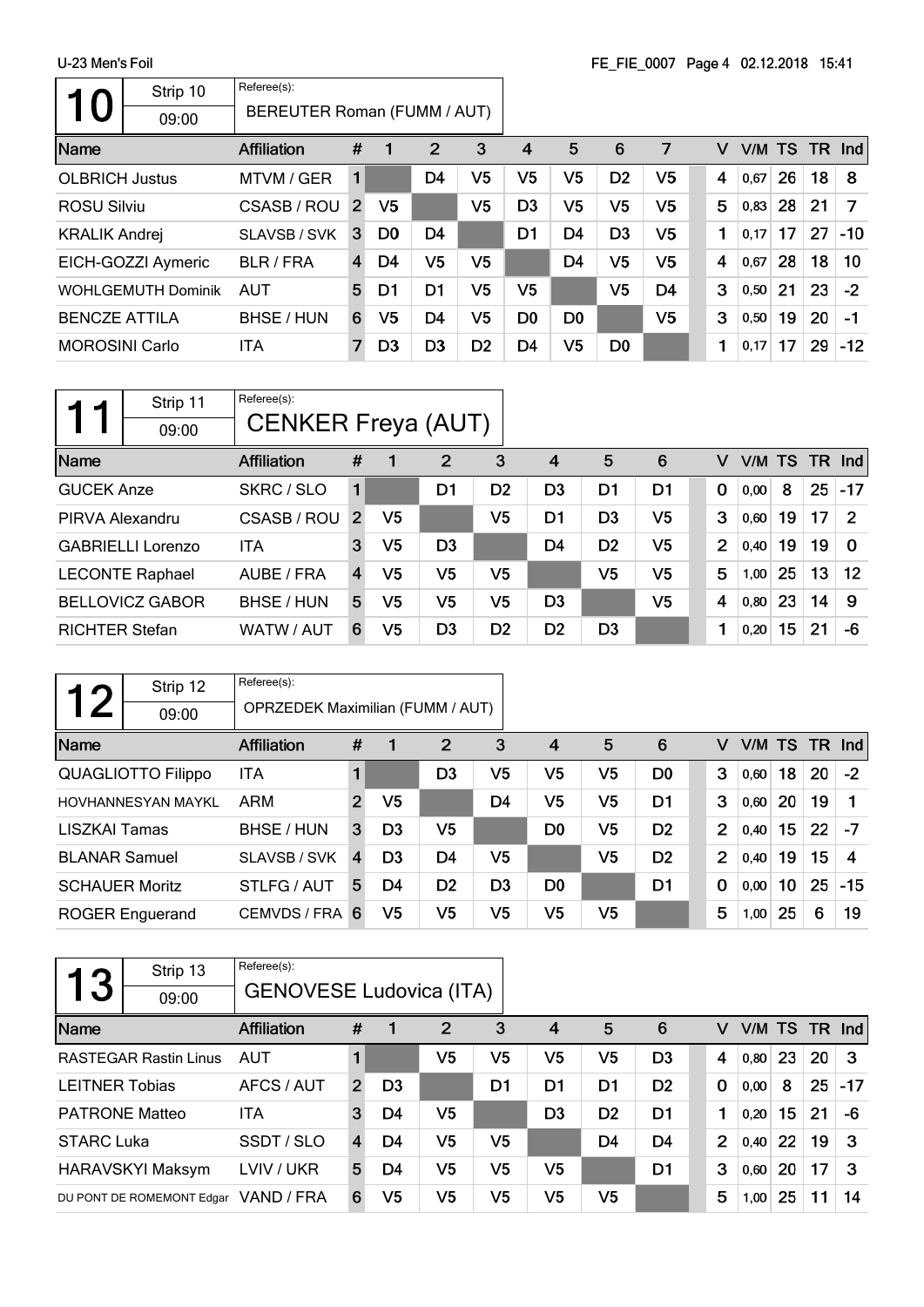

# U-23 Men's Foil Seeding for Round #2 - DE

fum.

Tournament:<br>Date:<br>FIE Document:

INOE Meisterschaften /U23<br>Sonntag, 02. Dezember 2018 - 09:00<br>FE\_FIE\_0008

| Seed                     | Name                                                  | Club          | Country           | $\overline{\mathsf{v}}$   | V/M                        | <b>TS</b>             | <b>TR</b>       | Ind                     | Notes                   |
|--------------------------|-------------------------------------------------------|---------------|-------------------|---------------------------|----------------------------|-----------------------|-----------------|-------------------------|-------------------------|
| $\overline{1}$           | <b>FUNARO Andrea</b>                                  |               | <b>ITA</b>        | $6\overline{6}$           | 1,00                       | $\overline{30}$       | 9               | $+21$                   | Advanced                |
| $\overline{2T}$          | <b>KOMSIC</b> Ivan                                    | <b>MKD</b>    | CRO               | $\overline{6}$            | 1,00                       | $\overline{30}$       | $\overline{10}$ | $+20$                   | Advanced                |
| $\overline{\mathsf{2T}}$ | <b>KOVAL Anton</b>                                    | <b>NATIT</b>  | <b>RUS</b>        | $\overline{6}$            | 1,00                       | $\overline{30}$       | $\overline{10}$ | $+20$                   | Advanced                |
| $\overline{4}$           | <b>ROGER Enguerand</b>                                | <b>CEMVDS</b> | FRA               | $\overline{5}$            | 1,00                       | $\overline{25}$       | $\overline{6}$  | $+19$                   | Advanced                |
| 5T                       | <b>LOISEL Pierre</b>                                  | <b>OGCNE</b>  | FRA               | $\overline{6}$            | 1,00                       | $\overline{30}$       | $\overline{12}$ | $+18$                   | Advanced                |
| 5T                       | <b>AHEICHYK Daniil</b>                                | <b>RCOT</b>   | <b>BLR</b>        | $\overline{6}$            | 1,00                       | $\overline{30}$       | $\overline{12}$ | $+18$                   | Advanced                |
| $\overline{7}$           | <b>LECHNER Moritz</b>                                 | <b>STLFG</b>  | <b>AUT</b>        | $\overline{6}$            | 1,00                       | $\overline{30}$       | $\overline{14}$ | $+16$                   | Advanced                |
| $\overline{8}$           | <b>DU PONT DE ROMEMONT Edgar</b>                      | VAND          | FRA               | $\overline{5}$            | 1,00                       | 25                    | $\overline{11}$ | $+14$                   | Advanced                |
| $\overline{9}$           | <b>LECONTE Raphael</b>                                | <b>AUBE</b>   | FRA               | $\overline{5}$            | 1,00                       | $\overline{25}$       | $\overline{13}$ | $+12$                   | Advanced                |
| $\overline{10}$          | <b>KURYLOVICH Uladzislau</b>                          | <b>RCOT</b>   | <b>BLR</b>        | $\overline{5}$            | 0,83                       | 28                    | $\overline{9}$  | $+19$                   | Advanced                |
| $\overline{11}$          | <b>KREJCIK Jan</b>                                    | <b>USKP</b>   | <b>CZE</b>        | $\overline{5}$            | 0,83                       | $\overline{28}$       | $\overline{10}$ | $+18$                   | Advanced                |
| $\overline{12}$          | <b>LORENZON Tommaso</b>                               |               | <b>ITA</b>        | $\overline{5}$            | 0,83                       | 29                    | $\overline{12}$ | $+17$                   | Advanced                |
| 13T                      | <b>MADER Joffrey</b>                                  | <b>OGCNE</b>  | FRA               | $\overline{5}$            | 0,83                       | $\overline{27}$       | $\overline{13}$ | $+14$                   | Advanced                |
| $\overline{13T}$         | <b>TKACH Daniil</b>                                   | <b>NIKO</b>   | <b>UKR</b>        | $\overline{5}$            | 0,83                       | 27                    | $\overline{13}$ | $+14$                   | Advanced                |
| $\overline{15}$          | <b>REICHETZER Tobias</b>                              | <b>FUMM</b>   | <b>AUT</b>        | $\overline{5}$            | 0,83                       | 26                    | $\overline{14}$ | $+12$                   | Advanced                |
| $\overline{16}$          | <b>SERRI Cedrik</b>                                   | <b>SLAVSB</b> | <b>SVK</b>        | $\overline{5}$            | 0,83                       | $\overline{28}$       | $\overline{18}$ | $+10$                   | Advanced                |
| $\overline{17}$          | <b>TSEVAN Artur</b>                                   | <b>RCOT</b>   | <b>BLR</b>        | $\overline{5}$            | 0,83                       | 27                    | $\overline{17}$ | $+10$                   |                         |
|                          |                                                       | <b>CSASB</b>  | ROU               | $\overline{5}$            |                            | 28                    |                 | $+7$                    | Advanced                |
| 18T                      | <b>ROSU Silviu</b>                                    |               |                   |                           | 0,83                       |                       | $\overline{21}$ |                         | Advanced                |
| 18T                      | <b>GUERRA Filippo</b>                                 | FED.IS        | <b>ITA</b>        | $\overline{5}$            | 0,83                       | 28                    | $\overline{21}$ | $+7$                    | Advanced                |
| 20                       | <b>BELLOVICZ GABOR</b>                                | <b>BHSE</b>   | <b>HUN</b>        | $\overline{4}$            | 0,80                       | 23                    | $\overline{14}$ | $+9$                    | Advanced                |
| $\overline{21}$          | <b>MORA Matteo</b>                                    |               | <b>ITA</b>        | $\overline{4}$            | 0,80                       | 23                    | 16              | $\overline{+7}$         | Advanced                |
| 22                       | <b>RASTEGAR Rastin Linus</b>                          |               | <b>AUT</b>        | $\overline{4}$            | 0,80                       | $\overline{23}$       | 20              | $+3$                    | Advanced                |
| 23                       | EICH-GOZZI Aymeric                                    | <b>BLR</b>    | FRA               | $\overline{4}$            | 0,67                       | 28                    | $\overline{18}$ | $+10$                   | Advanced                |
| $\overline{24}$          | <b>BIALIAYEV Raman</b>                                | <b>RCOT</b>   | <b>BLR</b>        | $\overline{4}$            | 0,67                       | $\overline{24}$       | $\overline{14}$ | $+10$                   | Advanced                |
| 25                       | <b>CHREN Simon</b>                                    | <b>BOHEP</b>  | <b>CZE</b>        | $\overline{4}$            | 0,67                       | 26                    | $\overline{17}$ | $+9$                    | Advanced                |
| 26                       | <b>OLBRICH Justus</b>                                 | <b>MTVM</b>   | <b>GER</b>        | $\overline{4}$            | 0,67                       | 26                    | $\overline{18}$ | $\overline{+8}$         | Advanced                |
| <b>27T</b>               | <b>NATELLA Emiliano</b>                               |               | <b>ITA</b>        | $\overline{4}$            | 0,67                       | $\overline{25}$       | $\overline{19}$ | $+6$                    | Advanced                |
| 27T                      | <b>LEHNER Kilian</b>                                  | FKV           | <b>AUT</b>        | $\overline{4}$            | 0,67                       | $\overline{25}$       | $\overline{19}$ | $+6$                    | Advanced                |
| 29                       | <b>ABRAMOV Oleksandr</b>                              | <b>NIKO</b>   | <b>UKR</b>        | $\overline{4}$            | 0,67                       | $\overline{24}$       | 20              | $+4$                    | Advanced                |
| $\overline{30}$          | LAHUNOU Uladzislau                                    | <b>RCOT</b>   | <b>BLR</b>        | $\overline{4}$            | 0,67                       | $\overline{26}$       | 23              | $+3$                    | Advanced                |
| $\overline{31}$          | PEDRETTI Edoardo                                      |               | <b>ITA</b>        | $\overline{4}$            | 0,67                       | $\overline{24}$       | 22              | $+2$                    | Advanced                |
| $\overline{32}$          | <b>ETTELT Maximilian</b>                              | <b>FUMM</b>   | <b>AUT</b>        | $\overline{3}$            | 0,60                       | 23                    | $\overline{14}$ | $+9$                    | Advanced                |
| $\overline{33}$          | <b>BENSAID Benoit</b>                                 | <b>AUBE</b>   | FRA               | $\overline{3}$            | 0,60                       | $\overline{22}$       | $\overline{18}$ | $+4$                    | Advanced                |
| $\overline{34}$          | <b>HARAVSKYI Maksym</b>                               | <b>LVIV</b>   | <b>UKR</b>        | $\overline{3}$            | 0,60                       | $\overline{20}$       | $\overline{17}$ | $\overline{+3}$         | Advanced                |
| 35                       | <b>PIRVA Alexandru</b>                                | <b>CSASB</b>  | ROU               | $\overline{3}$            | 0,60                       | $\overline{19}$       | $\overline{17}$ | $\overline{+2}$         | Advanced                |
| $\overline{36}$          | <b>HOVHANNESYAN MAYKL</b>                             |               | <b>ARM</b>        | $\overline{\overline{3}}$ | 0,60                       | 20                    | $\overline{19}$ | $\overline{+1}$         | Advanced                |
| $\overline{37}$          | <b>KAIN Martin</b>                                    | <b>AFCS</b>   | <b>AUT</b>        | $\overline{3}$            | 0,60                       | $\overline{17}$       | 16              | $+1$                    | Advanced                |
| $\overline{38}$          | <b>QUAGLIOTTO Filippo</b>                             |               | <b>ITA</b>        | 3                         | 0,60                       | $\overline{18}$       | 20              | $\overline{2}$          | Advanced                |
| 39                       | <b>TANASE Mihai</b>                                   | <b>SCOADS</b> | <b>MDA</b>        | $\overline{3}$            | 0,50                       | $\overline{24}$       | $\overline{17}$ | $+7$                    | Advanced                |
| 40T                      | <b>STEPURA Yaroslav</b>                               | KIEW          | <b>UKR</b>        | $\overline{\overline{3}}$ | 0,50                       | $\overline{25}$       | 20              | $+5$                    | Advanced                |
| 40T                      | <b>CASTIGLIONI Alberto</b>                            |               | <b>ITA</b>        | $\overline{3}$            | 0,50                       | $\overline{25}$       | 20              | $+5$                    | Advanced                |
| $\overline{42}$          | <b>DEXARCIS Lucas</b>                                 | <b>ISTRS</b>  | <b>FRA</b>        | $\overline{\mathbf{3}}$   | 0,50                       | $\overline{26}$       | 22              | $+4$                    | Advanced                |
| 43                       | <b>VADANIUC Eugeniu</b>                               | <b>CSPL</b>   | <b>MDA</b>        | 3                         | 0,50                       | $\overline{24}$       | $\overline{21}$ | $\overline{+3}$         | Advanced                |
| 44                       | JELEZOV Alexandru                                     | CSPL          | MDA               |                           | 0,50                       | 23                    | 21              | +2                      | Advanced                |
| 45                       | FILES Petar                                           | <b>MKD</b>    | <b>CRO</b>        | 3<br>$\overline{3}$       | 0, 50                      | 23                    | $ 22\rangle$    | $+1$                    | Advanced                |
| 46                       | <b>ENDLER Tobias</b>                                  | <b>STLFG</b>  | <b>AUT</b>        | 3                         | 0, 50                      | $\overline{21}$       | $ 22\rangle$    | -1                      |                         |
| 47                       |                                                       |               |                   |                           |                            |                       |                 |                         | Advanced                |
| 48                       | <b>BENCZE ATTILA</b>                                  | <b>BHSE</b>   | HUN<br><b>AUT</b> | 3<br>$\overline{3}$       | 0, 50<br>$\overline{0,50}$ | 19<br>$\overline{21}$ | 20<br>23        | $-1$<br>$\overline{-2}$ | Advanced                |
| 49                       | <b>WOHLGEMUTH Dominik</b><br><b>GABRIELLI Valerio</b> |               | <b>ITA</b>        |                           |                            | $\overline{17}$       |                 | $\overline{.2}$         | Advanced                |
|                          |                                                       |               |                   | $\overline{3}$            | $\overline{0,50}$          |                       | $\overline{19}$ |                         | Advanced                |
| 50                       | <b>DOBIASCH Martin</b>                                | <b>WATW</b>   | <b>AUT</b>        | 3                         | 0,50                       | $\overline{19}$       | $\overline{23}$ | -4                      | Advanced                |
| $\overline{51}$          | <b>BLANAR Samuel</b>                                  | <b>SLAVSB</b> | <b>SVK</b>        | $\overline{2}$            | $ 0,40\rangle$             | $\overline{19}$       | 15              | $+4$                    | Advanced                |
| $\overline{52}$          | <b>STARC Luka</b>                                     | <b>SSDT</b>   | <b>SLO</b>        | $\overline{2}$            | 0,40                       | $\overline{22}$       | 19              | $+3$                    | Advanced                |
| 53                       | <b>GABRIELLI Lorenzo</b>                              |               | <b>ITA</b>        | $\overline{2}$            | $\overline{0,40}$          | 19                    | $\overline{19}$ | 0                       | Advanced                |
| 54T                      | <b>LISZKAI Tamas</b>                                  | <b>BHSE</b>   | <b>HUN</b>        | 2                         | $ 0,40\rangle$             | 15                    | 22              | $\overline{-7}$         | Advanced                |
| 54T                      | <b>SIRB Alexandru</b>                                 | <b>CSASB</b>  | ROU               | $\overline{2}$            | 0,40                       | 15                    | 22              | $-7$                    | Advanced                |
| 56                       | <b>PROKHARAU Pavel</b>                                | <b>RCOT</b>   | <b>BLR</b>        | $\overline{2}$            | 0,33                       | 25                    | $\overline{24}$ | $+1$                    | Advanced                |
| 57                       | OSPINA LADRON DE GUEVARA David                        |               | <b>COL</b>        | $\overline{2}$            | 0,33                       | 22                    | 23              | -1                      | Advanced                |
| 58                       | <b>KOTHIERINGER Michael</b>                           | <b>KTFLM</b>  | <b>GER</b>        | $\overline{2}$            | 0,33                       | 22                    | $\overline{24}$ | $-2$                    | Advanced                |
| 59                       | <b>FRITSCHE Jan</b>                                   | <b>MTVM</b>   | <b>GER</b>        | $\overline{2}$            | 0,33                       | 20                    | $\overline{23}$ | $-3$                    | Advanced                |
| 60                       | <b>GOJAK Antonio</b>                                  | <b>MKK</b>    | CRO               | $\overline{2}$            | 0,33                       | 20                    | $\overline{24}$ | $-4$                    | Advanced                |
| 61T                      | <b>LANGER Mario</b>                                   | <b>FUMM</b>   | <b>AUT</b>        | $\overline{2}$            | 0,33                       | $\overline{21}$       | 26              | $\overline{-5}$         | Advanced                |
| 61T                      | <b>BARBINTA Mihail</b>                                | <b>SCOADS</b> | <b>MDA</b>        | $\overline{2}$            | 0,33                       | $\overline{21}$       | 26              | $\overline{-5}$         | Advanced                |
| 63                       | <b>SMREKAR Leo</b>                                    | ZG.SM         | <b>CRO</b>        | 2                         | 0,33                       | 20                    | 25              | -5                      | Advanced                |
| 64                       | <b>GIANNINI Lorenzo</b>                               |               | <b>ITA</b>        | $\overline{2}$            | 0,33                       | 19                    | 26              | $-7$                    | Advanced                |
| 65                       | <b>ZIEGON Anton</b>                                   | <b>KTFLM</b>  | <b>GER</b>        | $\overline{2}$            | 0,33                       | 18                    | 25              | $-7$                    | Eliminated              |
| 66                       | LI Leo                                                | <b>INTE</b>   | <b>CRO</b>        | $\overline{2}$            | 0,33                       | 17                    | 25              | -8                      | Eliminated              |
| $\overline{67T}$         | <b>RICHTER Stefan</b>                                 | <b>WATW</b>   | <b>AUT</b>        | 1                         | $ 0,20\rangle$             | 15                    | $\overline{21}$ | -6                      | Eliminated              |
| 67T                      | <b>PATRONE Matteo</b>                                 |               | <b>ITA</b>        | 1                         | $ 0,20\rangle$             | $\overline{15}$       | $\overline{21}$ | -6                      | Eliminated              |
|                          |                                                       |               |                   |                           | EE EIE AAAQ                |                       |                 |                         | Dogo 1 02.12.2019 15:41 |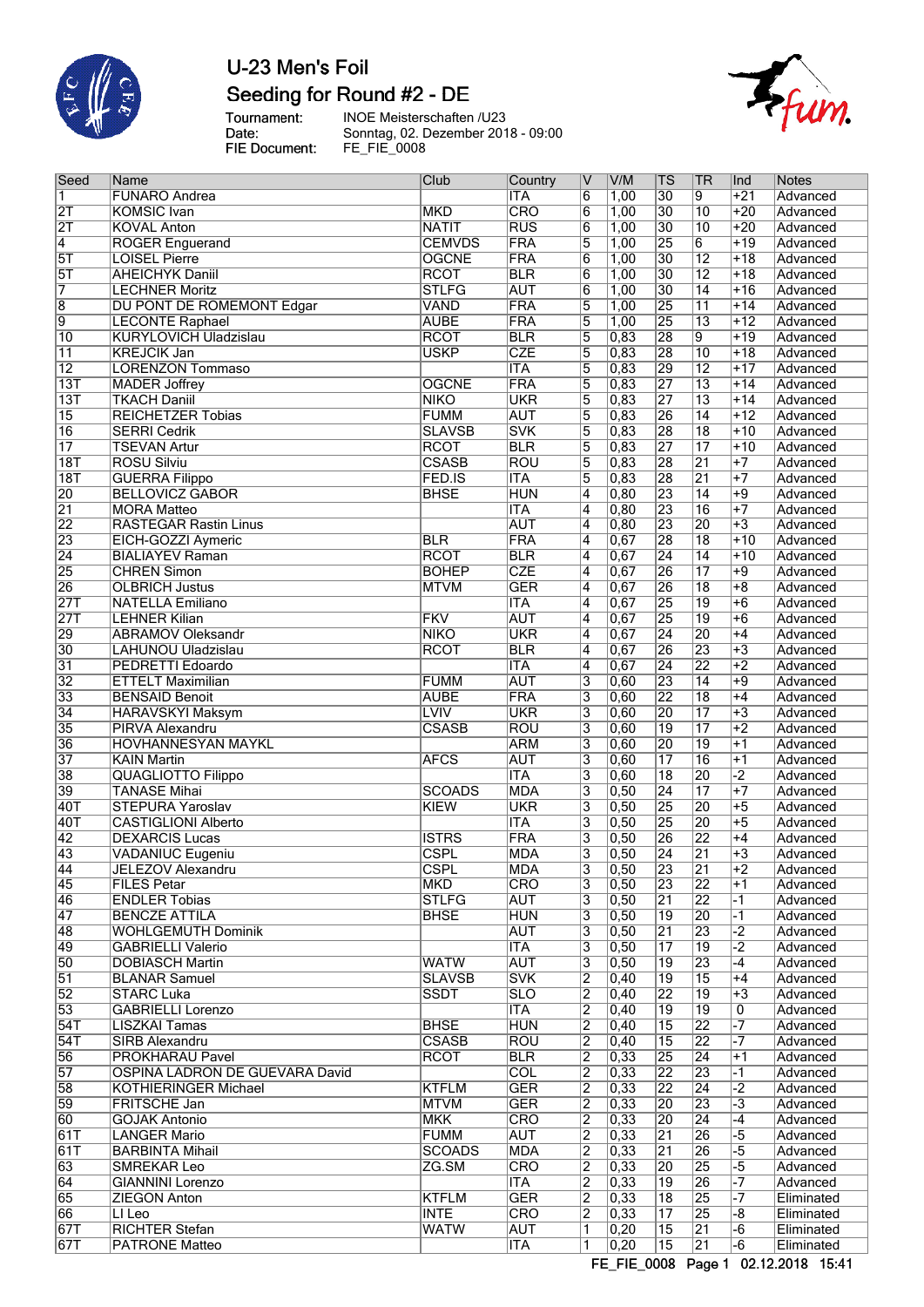#### FE\_FIE\_0008 Page 2 02.12.2018 15:41

| Seed            | Name                           | Club          | Country    | IV | V/M   | TS              | <b>TR</b> | Ind   | <b>Notes</b> |
|-----------------|--------------------------------|---------------|------------|----|-------|-----------------|-----------|-------|--------------|
| 69              | <b>KRALIK Andrei</b>           | <b>SLAVSB</b> | <b>SVK</b> |    | 0, 17 | 17              | 27        | $-10$ | Eliminated   |
| 70              | <b>PLANCKH Niclas</b>          | <b>FUMM</b>   | <b>AUT</b> |    | 0, 17 | 15              | 25        | $-10$ | Eliminated   |
| $\overline{71}$ | <b>MOROSINI Carlo</b>          |               | <b>ITA</b> |    | 0, 17 | 17              | 29        | $-12$ | Eliminated   |
| $\overline{72}$ | <b>RESTIFO PECORELLA Marco</b> | <b>OMILXG</b> | <b>GRE</b> |    | 0, 17 | 13              | 29        | $-16$ | Eliminated   |
| $\overline{73}$ | <b>DROEGE Oliver</b>           | <b>MTVM</b>   | <b>GER</b> |    | 0, 17 | $\overline{12}$ | 28        | -16   | Eliminated   |
| $\overline{74}$ | <b>ROTARU Nicolae</b>          | <b>SCOADS</b> | <b>MDA</b> |    | 0, 17 | 11              | 27        | -16   | Eliminated   |
| $\overline{75}$ | SUHA Adam                      | <b>TERE</b>   | <b>HUN</b> |    | 0, 17 | $\overline{12}$ | 29        | $-17$ | Eliminated   |
| 76              | LEHNER Leon                    | <b>FKV</b>    | <b>AUT</b> |    | 0, 17 | 9               | 29        | -20   | Eliminated   |
| $\overline{77}$ | <b>SCHUEFFL Eberhard</b>       | <b>AFCS</b>   | <b>AUT</b> |    | 0, 17 | 7               | 27        | -20   | Eliminated   |
| 78              | <b>KRALIK Roman</b>            | <b>SLAVSB</b> | <b>SVK</b> | 10 | 0,00  | 11              | 25        | $-14$ | Eliminated   |
| 79              | <b>SCHAUER Moritz</b>          | <b>STLFG</b>  | <b>AUT</b> | 10 | 0,00  | 10              | 25        | $-15$ | Eliminated   |
| 80              | VYMAZAL Jan                    | <b>SERMO</b>  | <b>CZE</b> | 0  | 0,00  | 13              | 30        | $-17$ | Eliminated   |
| 81T             | LEITNER Tobias                 | <b>AFCS</b>   | AUT        | 10 | 0,00  | 8               | 25        | $-17$ | Eliminated   |
| 81T             | <b>GUCEK Anze</b>              | <b>SKRC</b>   | <b>SLO</b> | 10 | 0,00  | $\overline{8}$  | 25        | $-17$ | Eliminated   |
| 83T             | <b>ENGELHARDT Max</b>          |               | <b>AUT</b> | 10 | 0,00  | $\overline{8}$  | 30        | -22   | Eliminated   |
| 83T             | <b>BLAHUT Jan</b>              | <b>SERMO</b>  | <b>CZE</b> | 10 | 0,00  | $\overline{8}$  | 30        | $-22$ | Eliminated   |
| 85T             | <b>HUTHMANN Eric</b>           | <b>AFCS</b>   | <b>AUT</b> | 10 | 0,00  | 7               | 30        | $-23$ | Eliminated   |
| 85T             | <b>KOVACKI Milos</b>           | <b>UFCW</b>   | <b>AUT</b> | 10 | 0,00  | 7               | 30        | -23   | Eliminated   |
| 87              | <b>BAILONI Maximilian</b>      |               | <b>AUT</b> | 10 | 0,00  | 4               | 30        | -26   | Eliminated   |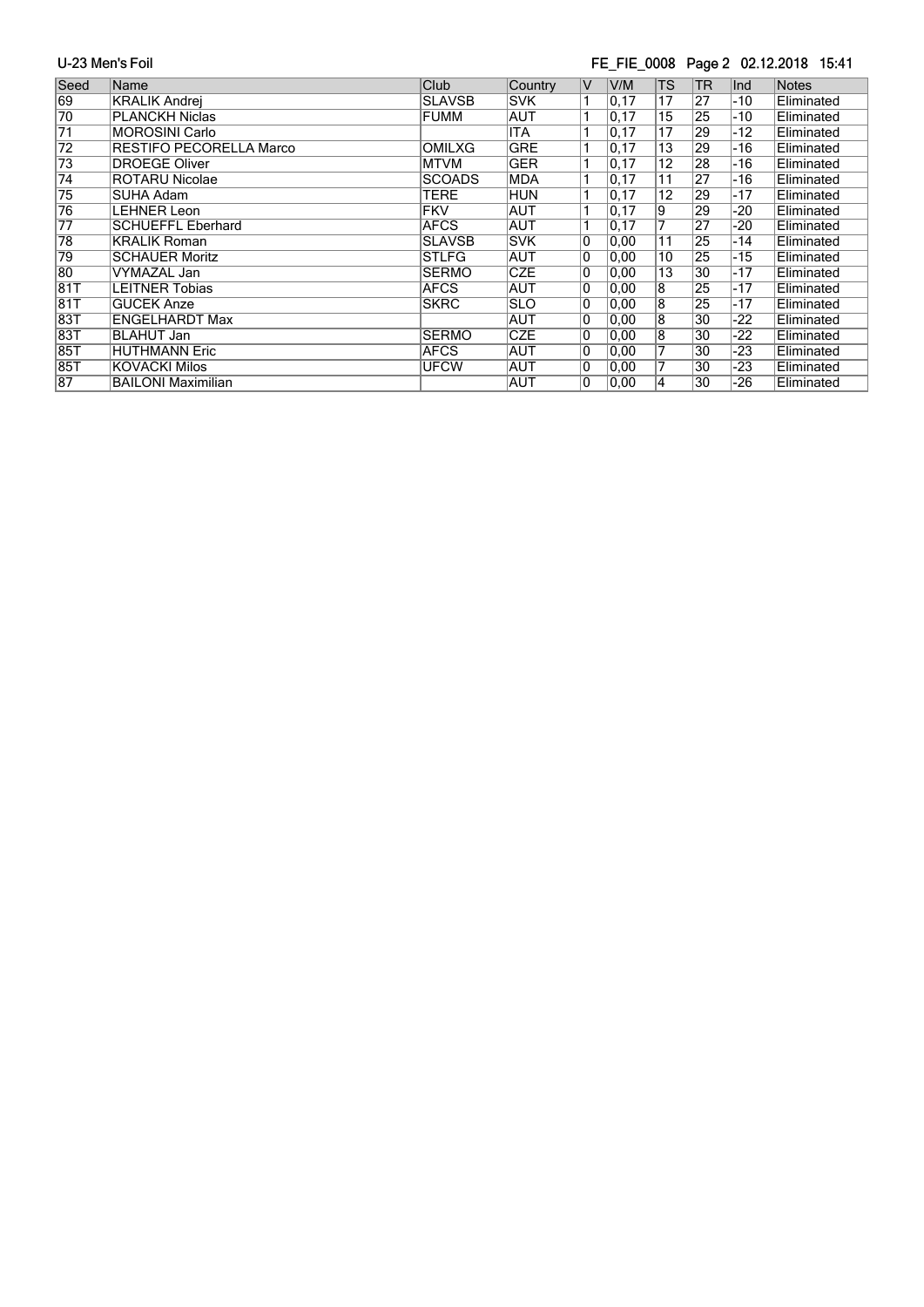#### U-23 Men's Foil - Round #2 - DE (Table of 64)

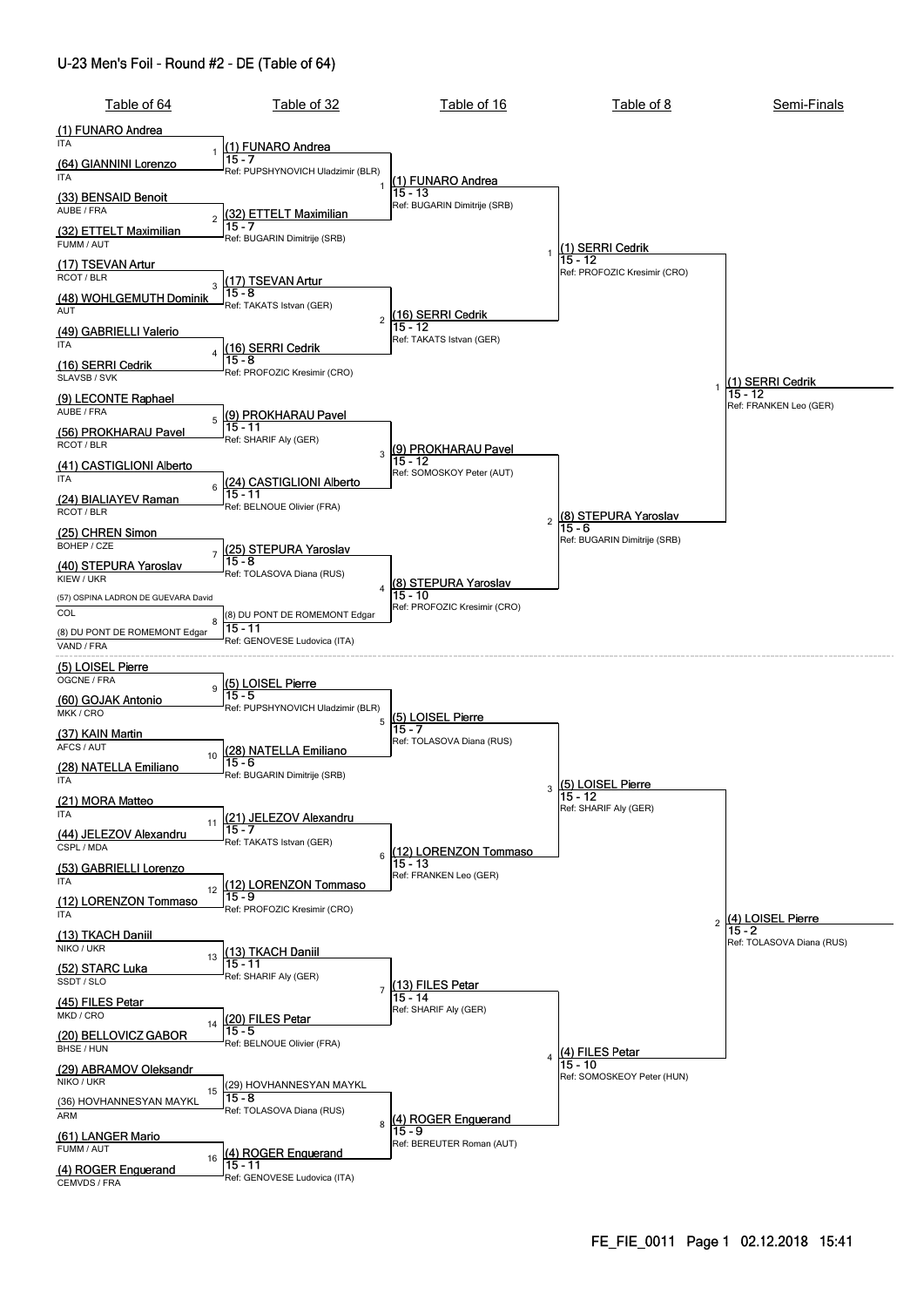#### U-23 Men's Foil - Round #2 - DE (Table of 64)

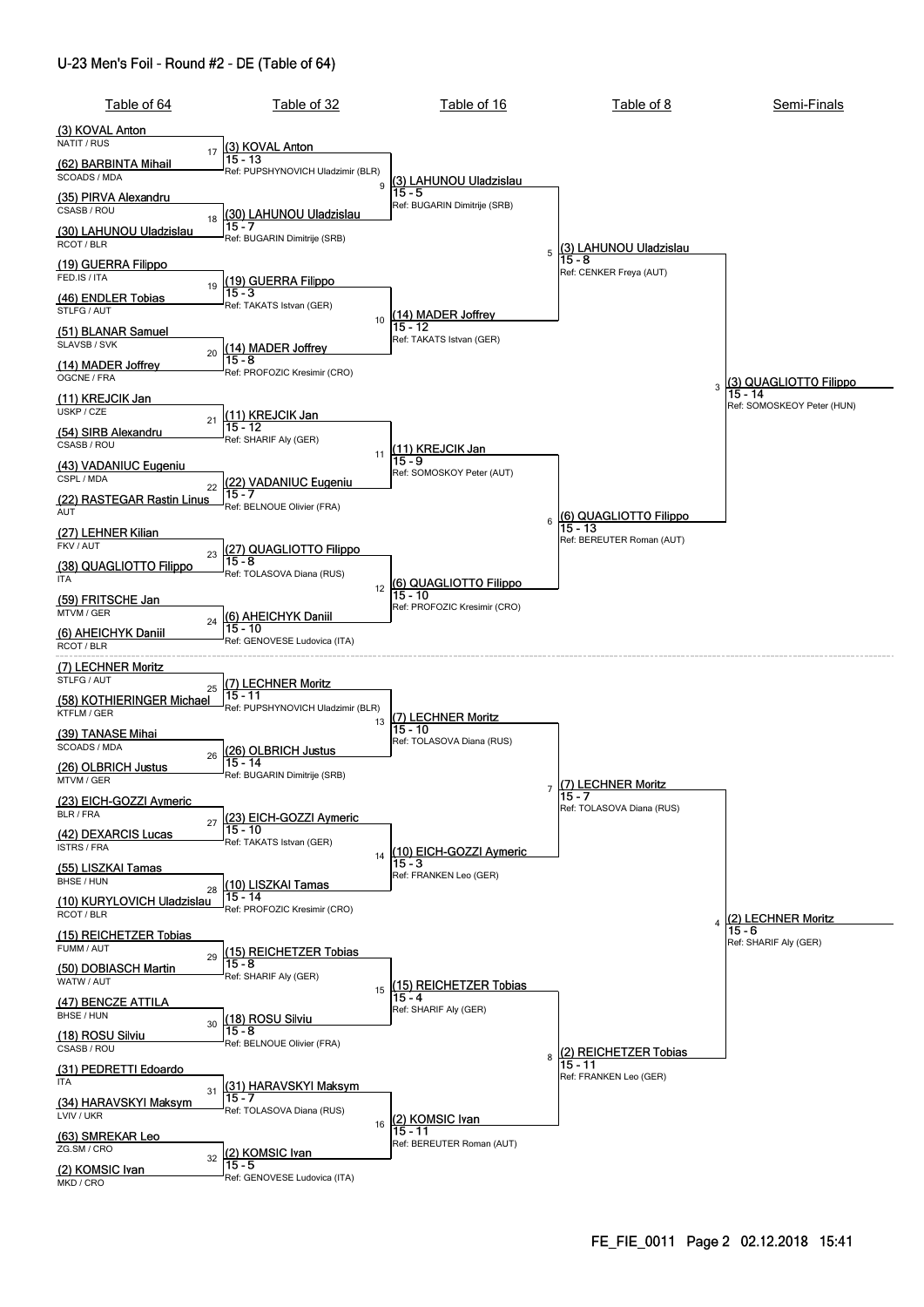#### U-23 Men's Foil - Round #2 - DE (Table of 8)

| Table of 8                                                   | Semi-Finals                           | Finals                           |                                                        |
|--------------------------------------------------------------|---------------------------------------|----------------------------------|--------------------------------------------------------|
| (1) SERRI Cedrik<br>SLAVSB / SVK<br>(8) STEPURA Yaroslav     | (1) SERRI Cedrik<br>15 - 12           |                                  |                                                        |
| KIEW / UKR                                                   | Ref: FRANKEN Leo (GER)                | (1) LOISEL Pierre<br>15 - 13     |                                                        |
| (5) LOISEL Pierre<br>OGCNE / FRA<br>$\mathfrak{p}$           | (4) LOISEL Pierre<br>$15 - 2$         | Ref: SOMOSKEOY Peter (HUN)       |                                                        |
| (4) FILES Petar<br>MKD / CRO                                 | Ref: TOLASOVA Diana (RUS)             |                                  | (1) LOISEL Pierre<br>$15 - 8$                          |
| (3) LAHUNOU Uladzislau<br>RCOT/BLR<br>3                      | (3) QUAGLIOTTO Filippo                |                                  | Ref: SHARIF Aly (GER)<br>Assist: SOMOSKEOY Peter (HUN) |
| (6) QUAGLIOTTO Filippo<br><b>ITA</b>                         | 15 - 14<br>Ref: SOMOSKEOY Peter (HUN) | (2) LECHNER Moritz               | Assist: FRANKEN Leo (GER)                              |
| (7) LECHNER Moritz<br>STLFG / AUT<br>$\overline{\mathbf{A}}$ | (2) LECHNER Moritz                    | 15 - 8<br>Ref: FRANKEN Leo (GER) |                                                        |
| (2) REICHETZER Tobias<br>FUMM / AUT                          | 15 - 6<br>Ref: SHARIF Aly (GER)       |                                  |                                                        |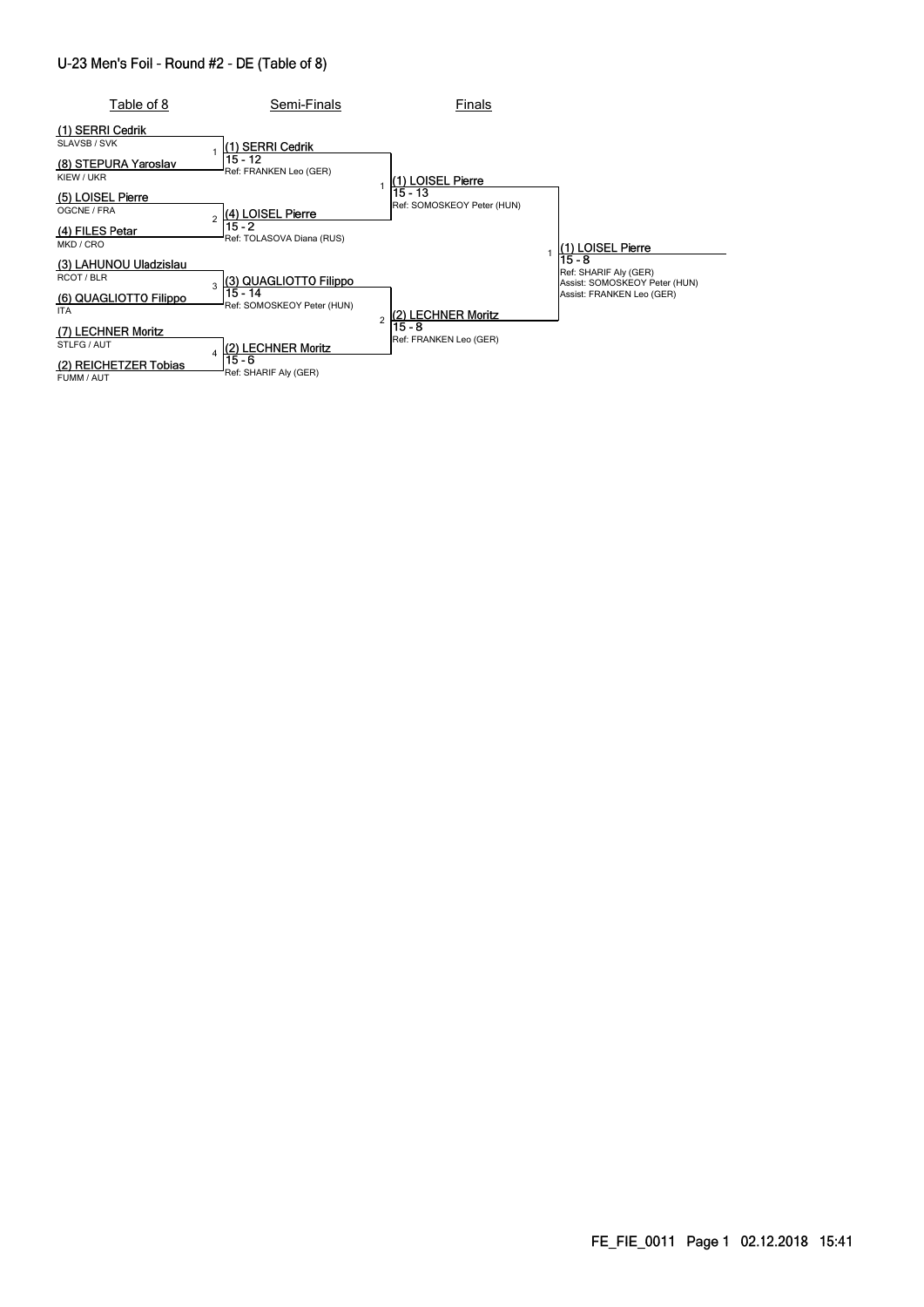

**Final Ranking** 

Tournament:<br>Date:<br>FIE Document:

INOE Meisterschaften /U23 Sonntag, 02. Dezember 2018 - 09:00<br>FE\_FIE\_0012



| Place            | Name                           | <b>Clubs</b>  | Country                 | <b>Birthdate</b> |
|------------------|--------------------------------|---------------|-------------------------|------------------|
| 1                | <b>LOISEL Pierre</b>           | <b>OGCNE</b>  | <b>FRA</b>              | 06.03.1998       |
| $\overline{2}$   | <b>LECHNER Moritz</b>          | <b>STLFG</b>  | <b>AUT</b>              | 13.03.2000       |
| $\overline{3T}$  | <b>QUAGLIOTTO Filippo</b>      |               | <b>ITA</b>              | 05.05.2001       |
| $\overline{3T}$  | <b>SERRI Cedrik</b>            | <b>SLAVSB</b> | <b>SVK</b>              | 14.04.1991       |
| $\overline{5}$   | <b>REICHETZER Tobias</b>       | <b>FUMM</b>   | <b>AUT</b>              | 08.10.1994       |
| $\overline{6}$   | LAHUNOU Uladzislau             | <b>RCOT</b>   | BLR                     | 07.10.1996       |
| $\overline{7}$   | <b>STEPURA Yaroslav</b>        | <b>KIEW</b>   | <b>UKR</b>              | 22.05.1996       |
| $\overline{8}$   | <b>FILES Petar</b>             | <b>MKD</b>    | <b>CRO</b>              | 26.07.1997       |
| 9                | <b>FUNARO Andrea</b>           |               | <b>ITA</b>              | 29.05.1998       |
| $\overline{10}$  | <b>KOMSIC</b> Ivan             | <b>MKD</b>    | CRO                     | 28.05.1990       |
| $\overline{11}$  | <b>ROGER Enguerand</b>         | <b>CEMVDS</b> | <b>FRA</b>              | 19.06.1997       |
| $\overline{12}$  | <b>KREJCIK Jan</b>             | <b>USKP</b>   | <b>CZE</b>              | 07.06.1991       |
| $\overline{13}$  | <b>LORENZON Tommaso</b>        |               | <b>ITA</b>              | 23.10.2001       |
| 14               | <b>MADER Joffrey</b>           | <b>OGCNE</b>  | <b>FRA</b>              | 22.07.1998       |
| $\overline{15}$  | EICH-GOZZI Aymeric             | <b>BLR</b>    | <b>FRA</b>              | 13.10.2001       |
| 16               | <b>PROKHARAU Pavel</b>         | <b>RCOT</b>   | <b>BLR</b>              | 18.04.1995       |
| $\overline{17}$  | <b>KOVAL Anton</b>             | <b>NATIT</b>  | $\overline{\text{RUS}}$ | 07.03.2001       |
| $\overline{18}$  | <b>AHEICHYK Daniil</b>         | <b>RCOT</b>   | <b>BLR</b>              | 12.12.1998       |
| $\overline{19}$  | DU PONT DE ROMEMONT Edgar      | <b>VAND</b>   | <b>FRA</b>              | 17.10.2000       |
| 20               | <b>TKACH Daniil</b>            | <b>NIKO</b>   | <b>UKR</b>              | 17.12.2002       |
| $\overline{21}$  | <b>TSEVAN Artur</b>            | <b>RCOT</b>   | <b>BLR</b>              | 19.09.1994       |
| 22T              | <b>ROSU Silviu</b>             | <b>CSASB</b>  | <b>ROU</b>              | 16.03.2000       |
| $\overline{22T}$ | <b>GUERRA Filippo</b>          | FED.IS        | <b>ITA</b>              | 10.11.1993       |
| $\overline{24}$  | <b>OLBRICH Justus</b>          | <b>MTVM</b>   | <b>GER</b>              | 10.10.1998       |
| 25               | <b>NATELLA Emiliano</b>        |               | <b>ITA</b>              | 19.02.1997       |
| 26               | <b>ETTELT Maximilian</b>       | <b>FUMM</b>   | <b>AUT</b>              | 04.10.1995       |
| $\overline{27}$  | <b>HARAVSKYI Maksym</b>        | <b>LVIV</b>   | <b>UKR</b>              | 17.03.1998       |
| $\overline{28}$  | <b>HOVHANNESYAN MAYKL</b>      |               | <b>ARM</b>              | 07.05.1997       |
| 29               | <b>CASTIGLIONI Alberto</b>     |               | <b>ITA</b>              | 26.03.1998       |
| $\overline{30}$  | <b>VADANIUC Eugeniu</b>        | <b>CSPL</b>   | <b>MDA</b>              | 07.06.1994       |
| $\overline{31}$  | <b>JELEZOV Alexandru</b>       | <b>CSPL</b>   | <b>MDA</b>              | 04.01.1984       |
| $\overline{32}$  | <b>LISZKAI Tamas</b>           | <b>BHSE</b>   | <b>HUN</b>              | 25.06.1995       |
| 33               | <b>LECONTE Raphael</b>         | <b>AUBE</b>   | <b>FRA</b>              | 17.10.1998       |
| 34               | <b>KURYLOVICH Uladzislau</b>   | <b>RCOT</b>   | <b>BLR</b>              | 07.11.1999       |
| 35               | <b>BELLOVICZ GABOR</b>         | <b>BHSE</b>   | <b>HUN</b>              | 31.07.1998       |
| 36               | <b>MORA Matteo</b>             |               | $\overline{\text{ITA}}$ | 08.08.1997       |
| 37               | <b>RASTEGAR Rastin Linus</b>   |               | <b>AUT</b>              | 08.10.1999       |
| 38               | <b>BIALIAYEV Raman</b>         | <b>RCOT</b>   | <b>BLR</b>              | 30.06.2000       |
| 39               | <b>CHREN Simon</b>             | <b>BOHEP</b>  | <b>CZE</b>              | 22.12.2001       |
| 40               | <b>LEHNER Kilian</b>           | <b>FKV</b>    | <b>AUT</b>              | 19.11.2000       |
| 41               | <b>ABRAMOV Oleksandr</b>       | <b>NIKO</b>   | <b>UKR</b>              | 26.03.1997       |
| $\overline{42}$  | PEDRETTI Edoardo               |               | <b>ITA</b>              | 26.09.2001       |
| 43               | <b>BENSAID Benoit</b>          | <b>AUBE</b>   | <b>FRA</b>              | 19.09.1995       |
| 44               | PIRVA Alexandru                | <b>CSASB</b>  | <b>ROU</b>              | 21.07.2001       |
| 45               | KAIN Martin                    | <b>AFCS</b>   | <b>AUT</b>              | 11.04.1999       |
| 46               | <b>TANASE Mihai</b>            | <b>SCOADS</b> | <b>MDA</b>              | 30.11.2001       |
| $\overline{47}$  | <b>DEXARCIS Lucas</b>          | <b>ISTRS</b>  | <b>FRA</b>              | 14.10.2000       |
| 48               | <b>ENDLER Tobias</b>           | <b>STLFG</b>  | <b>AUT</b>              | 30.04.1995       |
| 49               | <b>BENCZE ATTILA</b>           | <b>BHSE</b>   | <b>HUN</b>              | 25.05.1998       |
| 50               | <b>WOHLGEMUTH Dominik</b>      |               | <b>AUT</b>              | 15.07.1990       |
| $\overline{51}$  | <b>GABRIELLI Valerio</b>       |               | ITA                     | 29.01.2000       |
| $\overline{52}$  | <b>DOBIASCH Martin</b>         | <b>WATW</b>   | <b>AUT</b>              | 18.07.1989       |
| 53               | <b>BLANAR Samuel</b>           | <b>SLAVSB</b> | <b>SVK</b>              | 16.09.1994       |
| $\overline{54}$  | <b>STARC Luka</b>              | <b>SSDT</b>   | $\overline{\text{SLO}}$ | 28.05.1998       |
| 55               | <b>GABRIELLI Lorenzo</b>       |               | <b>ITA</b>              | 29.01.2000       |
| 56               | SIRB Alexandru                 | <b>CSASB</b>  | <b>ROU</b>              | 19.04.2001       |
| 57               | OSPINA LADRON DE GUEVARA David |               | COL                     | 31.01.2000       |
| 58               | KOTHIERINGER Michael           | <b>KTFLM</b>  | <b>GER</b>              | 19.01.2000       |
| 59               | FRITSCHE Jan                   | <b>MTVM</b>   | <b>GER</b>              | 08.05.2001       |
| 60               | <b>GOJAK Antonio</b>           | <b>MKK</b>    | <b>CRO</b>              | 26.07.2000       |
| 61T              | <b>LANGER Mario</b>            | <b>FUMM</b>   | <b>AUT</b>              | 30.10.1995       |
| 61T              | <b>BARBINTA Mihail</b>         | <b>SCOADS</b> | <b>MDA</b>              | 27.10.1998       |
| 63               | <b>SMREKAR Leo</b>             | ZG.SM         | CRO                     | 21.05.2000       |
| 64               | <b>GIANNINI Lorenzo</b>        |               | <b>ITA</b>              | 17.12.1996       |
| 65               | ZIEGON Anton                   | <b>KTFLM</b>  | <b>GER</b>              | 14.12.1999       |
| 66               | LI Leo                         | <b>INTE</b>   | <b>CRO</b>              | 15.03.2000       |
| 67T              | <b>RICHTER Stefan</b>          | <b>WATW</b>   | <b>AUT</b>              | 06.03.1978       |
| 67T              | <b>PATRONE Matteo</b>          |               | <b>ITA</b>              | 27.06.2000       |
|                  |                                |               |                         |                  |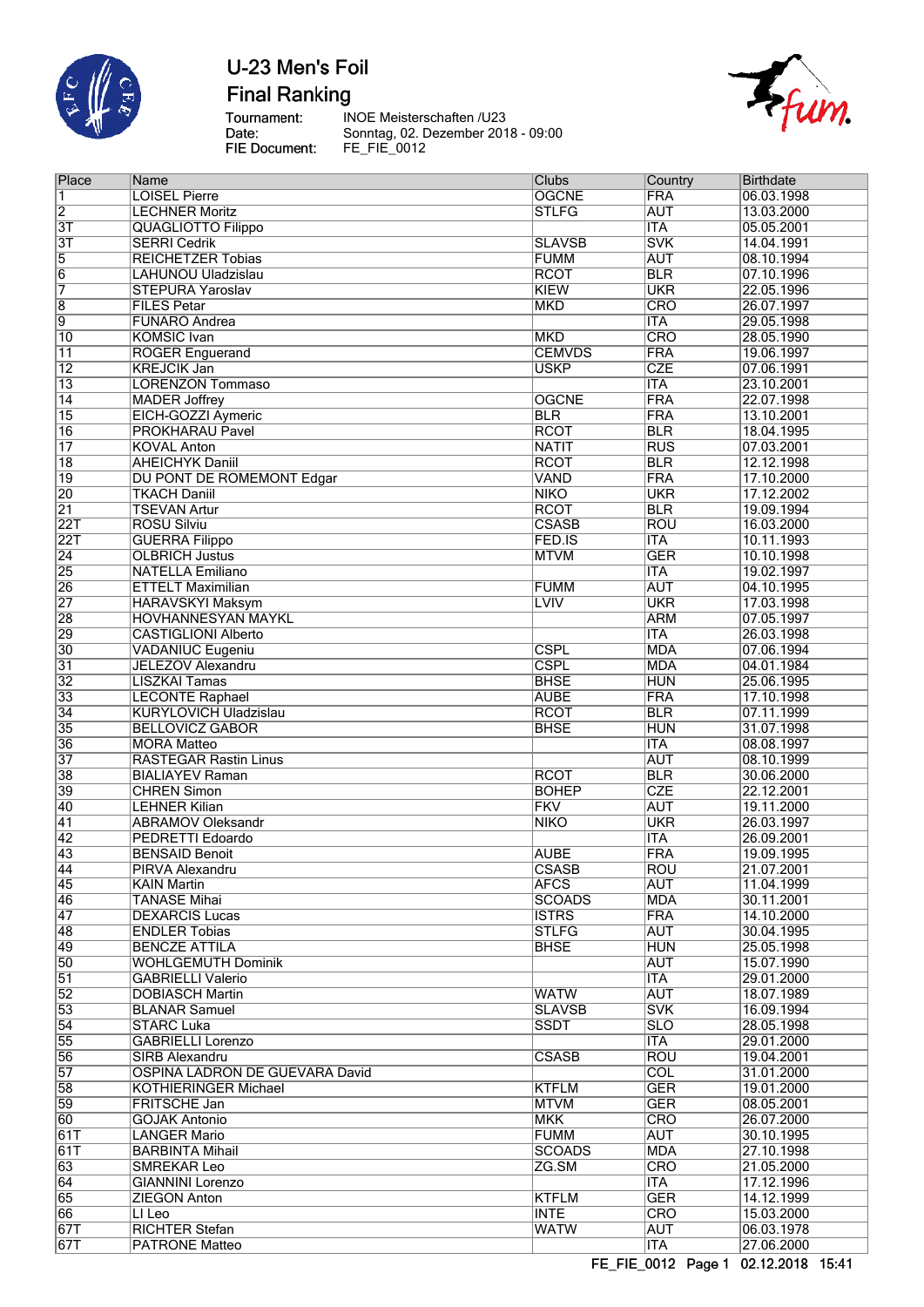### FE\_FIE\_0012 Page 2 02.12.2018 15:41

| Place           | Name                           | <b>Clubs</b>  | Country    | <b>Birthdate</b> |
|-----------------|--------------------------------|---------------|------------|------------------|
| 69              | <b>KRALIK Andrei</b>           | <b>SLAVSB</b> | <b>SVK</b> | 01.01.1991       |
| 70              | <b>PLANCKH Niclas</b>          | <b>FUMM</b>   | AUT        | 02.12.2001       |
| $\overline{71}$ | <b>MOROSINI Carlo</b>          |               | <b>ITA</b> | 13.07.1994       |
| 72              | <b>RESTIFO PECORELLA Marco</b> | <b>OMILXG</b> | <b>GRE</b> | 26.03.1998       |
| 73              | <b>DROEGE Oliver</b>           | <b>MTVM</b>   | <b>GER</b> | 05.01.1994       |
| $\overline{74}$ | <b>ROTARU Nicolae</b>          | <b>SCOADS</b> | <b>MDA</b> | 03.09.2001       |
| 75              | SUHA Adam                      | <b>TERE</b>   | <b>HUN</b> | 05.07.2001       |
| 76              | <b>LEHNER Leon</b>             | <b>FKV</b>    | <b>AUT</b> | 17.05.2003       |
| $\overline{77}$ | <b>SCHUEFFL Eberhard</b>       | <b>AFCS</b>   | <b>AUT</b> | 20.12.1994       |
| 78              | <b>KRALIK Roman</b>            | <b>SLAVSB</b> | <b>SVK</b> | 05.06.2001       |
| 79              | <b>SCHAUER Moritz</b>          | <b>STLFG</b>  | <b>AUT</b> | 23.02.2000       |
| 80              | VYMAZAL Jan                    | <b>SERMO</b>  | <b>CZE</b> | 25.09.2001       |
| 81T             | <b>LEITNER Tobias</b>          | <b>AFCS</b>   | AUT        | 17.02.1989       |
| 81T             | <b>GUCEK Anze</b>              | <b>SKRC</b>   | <b>SLO</b> | 27.01.1985       |
| 83T             | <b>ENGELHARDT Max</b>          |               | <b>AUT</b> | 10.09.1991       |
| 83T             | <b>BLAHUT Jan</b>              | <b>SERMO</b>  | <b>CZE</b> | 10.03.1999       |
| <b>85T</b>      | <b>HUTHMANN Eric</b>           | <b>AFCS</b>   | <b>AUT</b> | 15.11.1999       |
| <b>85T</b>      | <b>KOVACKI Milos</b>           | <b>UFCW</b>   | <b>AUT</b> | 05.10.1995       |
| $\overline{87}$ | <b>BAILONI Maximilian</b>      |               | AUT        | 13.11.1993       |